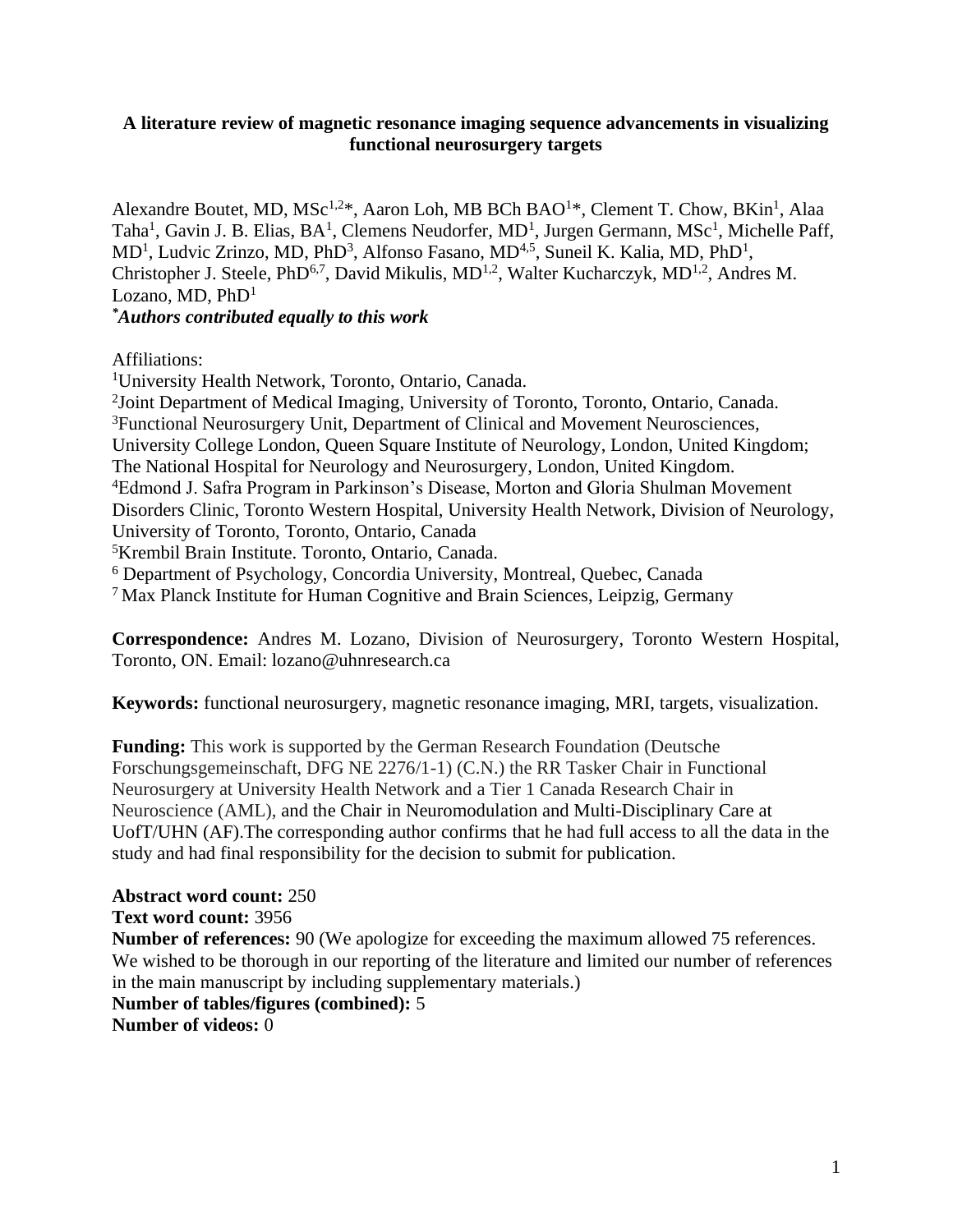# **Abstract**

# **Objective**

Historically, pre-operative planning for functional neurosurgery has depended on the indirect localisation of target brain structures using visible anatomical landmarks. However, recent technological advances in neuroimaging have permitted marked improvements in MRI-based direct target visualization, allowing for refinement of "first pass" targeting. We review studies relating to direct MRI visualization of the most common functional neurosurgery targets (subthalamic nucleus, globus pallidus, thalamus) and summarize sequence specifications for the various approaches described in this literature.

# **Methods**

The peer-reviewed literature on MRI visualization of the subthalamic nucleus, globus pallidus, and thalamus was obtained by searching MEDLINE. Publications examining direct MRI visualization of these DBS targets were included for review.

# **Results**

A variety of specialized sequences and post-processing methods for enhanced MRI visualization are in current use. These include susceptibility-based techniques such as quantitative susceptibility mapping (QSM), that exploit the amount of tissue iron in target structures, and white matter attenuated inversion recovery (WAIR), that suppresses the signal from white matter to improve the distinction between grey matter nuclei. However, evidence confirming the superiority of these sequences over indirect targeting with respect to clinical outcome is sparse. Future targeting may utilize information about functional and structural networks, necessitating the use of resting state functional MRI and diffusion-weighted imaging.

# **Conclusions**

Specialized MRI sequences have enabled considerable improvement in the visualization of common DBS targets. With further validation of their ability to improve clinical outcomes and advances in imaging techniques, direct visualization of targets may play an increasingly important role in pre-operative planning.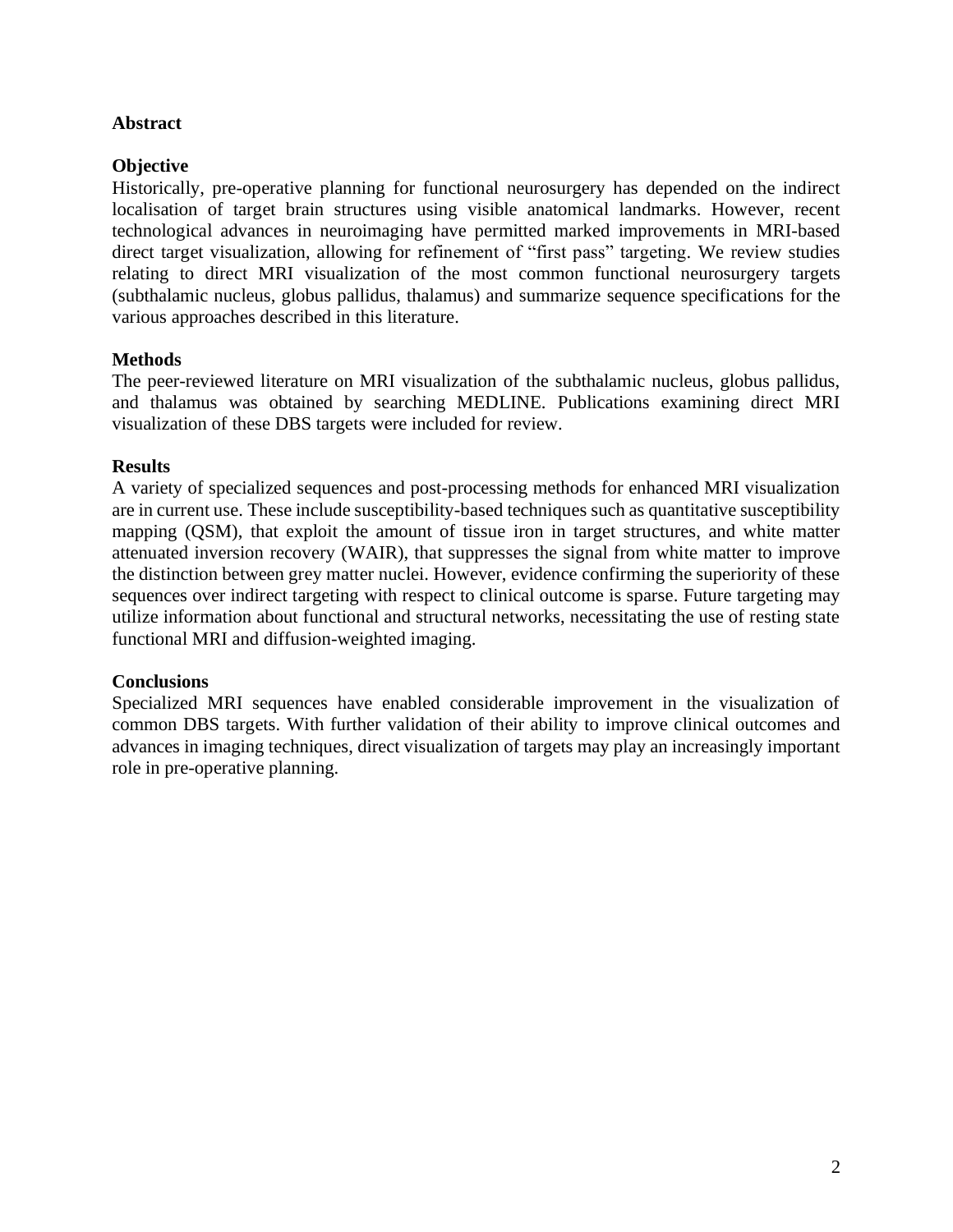## **Abbreviations**

ANT: anterior thalamic nuclei CNR: contrast-to-noise ratio DBS: deep brain stimulation DYT: dystonia ET: essential tremor GPi: globus pallidus GPi: globus pallidus internus GRE: gradient echo IR: inversion recovery MRI: magnetic resonance imaging PD: Parkinson's disease QSM: quantitative susceptibility mapping rsfMRI: resting-state functional magnetic resonance imaging T2W: T2-weighted T2\*W: T2-star-weighted SE: spine echo SN: substantia nigra SNR: signal-to-noise ratio STN: subthalamic nucleus SWI: susceptibility-weighted imaging T: tesla VC: ventrocaudalis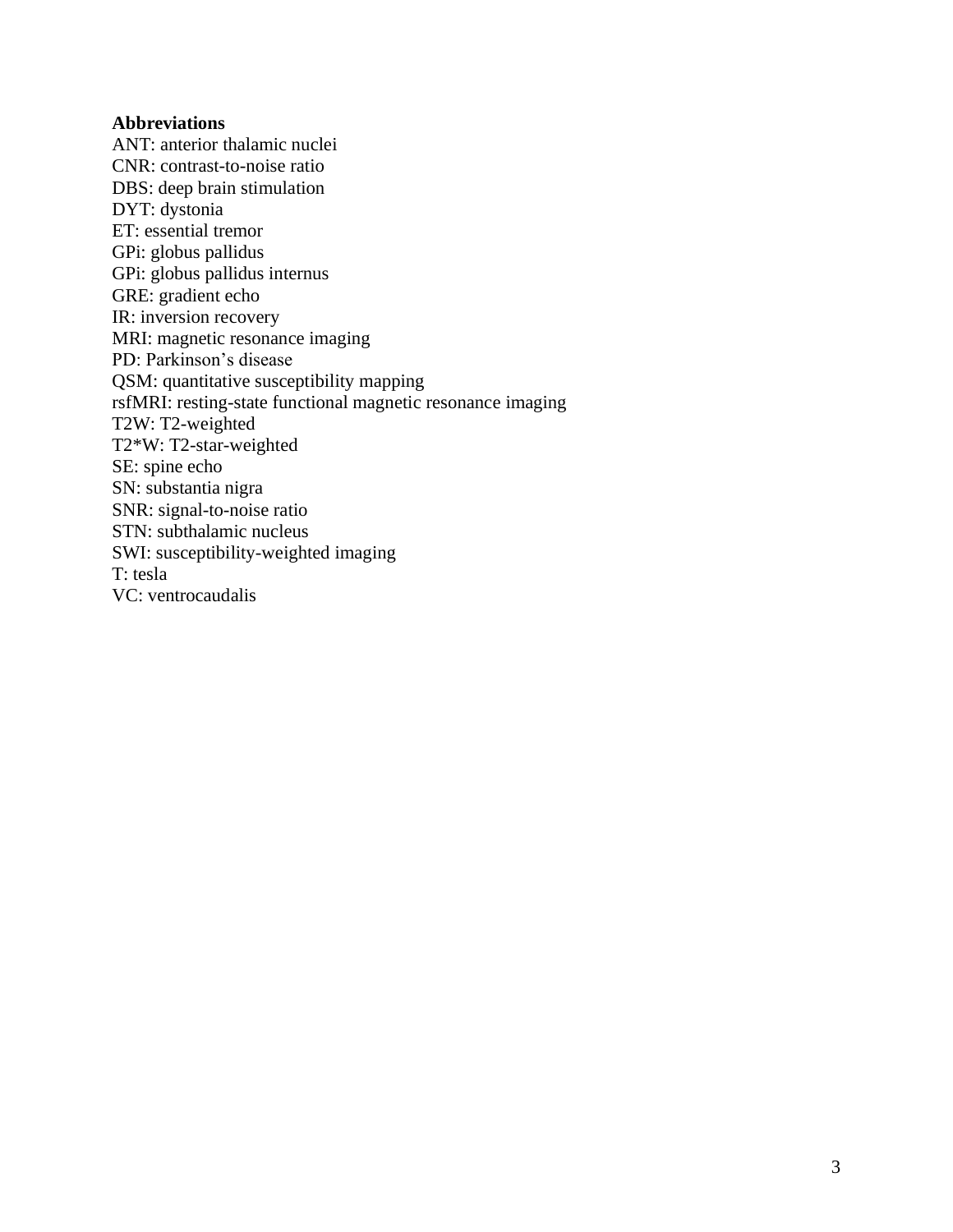### **Introduction**

Functional neurosurgery is dedicated to modulating aberrant circuits associated with a wide range of neurological conditions. <sup>1</sup> Broadly speaking, this can be achieved by lesioning (e.g., radiosurgery, radiofrequency ablation, and MR-guided focused ultrasound) or electrical stimulation of key brain structures (i.e., deep brain stimulation, DBS). While principally employed for the treatment of movement disorders such as Parkinson's disease (PD), essential tremor (ET), and dystonia (DYT), the field, mainly driven by DBS, has seen its spectrum of potential indications expand to psychiatric (e.g., obsessive-compulsive disorder, Tourette syndrome, depression, and anorexia nervosa) and cognitive disorders (e.g., Alzheimer's disease). <sup>2</sup> While direct magnetic resonance imaging (MRI)-visualization of the targeted brain structures has been used early on<sup>3</sup>, generally it has been insufficient for pre-operative planning. 4

Indirect targeting methods, which estimate the location of targets in relation to fixed and identifiable anatomical landmarks on MRI, have traditionally been used because DBS targets could not be visualized on ventriculography and CT. <sup>4</sup> However, indirect targeting fails to account for inter-individual variability in the location of target structures. <sup>5</sup> To improve DBS targeting accuracy, indirect targeting methods were coupled with a variety of other techniques such as intraoperative microelectrode recordings and intra-operative stimulation testing in awake patients. 6 However, these methods are associated with prolonged procedural times and require multiple penetrations of deep brain structures, increasing the risk of intra- and post-operative complications. 7

Routine brain MRI sequences acquired with standard field strengths and acquisition parameters have shortcomings in visualizing DBS targets.<sup>8-10</sup> However, with advances in stereotactic frames, MRI hardware and pulse sequences, direct visualization of certain structures, such as the subthalamic nucleus (STN), is replacing indirect targeting methods for pre-operative planning at some institutions.<sup>7,11</sup> Nonetheless, other structures, including thalamic nuclei, still require indirect targeting as their direct radiological visualization remains challenging.<sup>12,13</sup> MRI techniques optimizing white/grey matter contrast<sup>14,15</sup> or leveraging differences in tissue composition such as iron content<sup>16</sup> have been developed to improve the delineation of DBS targets. The therapeutic effects achieved with DBS surgery hinge upon the precise and selective modulation of the intended target structure, maximizing treatment efficacy while minimizing any off-target spillover into neighboring structures that might produce adverse effects. Therefore, it seems plausible that direct MRI targeting will be increasingly incorporated into pre-operative planning at most institutions.

Here, the goal was to review the many different MRI techniques that have been developed to date to enhance visualization of the most common grey matter nuclei targeted with DBS, while also discussing the relevant anatomy and clinical indications of these structures. Finally, we discuss the potential implications of expected MRI advancements on DBS surgery.

#### **Search methods**

A comprehensive search was conducted on June 1, 2020 using the MEDLINE database. The goal was to perform a scoping study<sup>17</sup> reviewing the literature to examine the extent of research activity, to summarize research findings, and to identify research gaps. The search strategy employed terms related to "Magnetic Resonance Imaging" and "Deep Brain Stimulation" and the most common neurosurgical targets (see supplementary materials and Supplementary Figure 1 for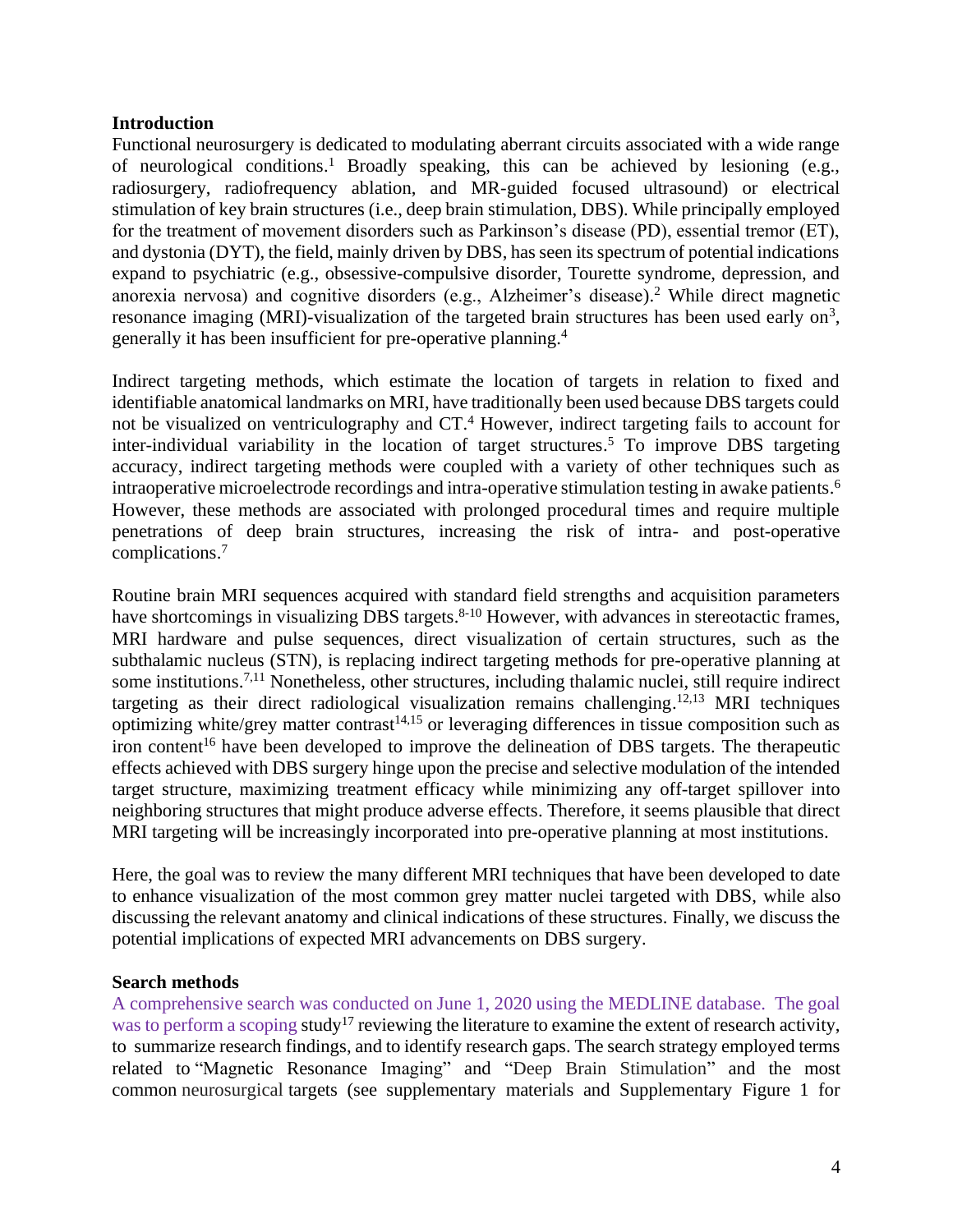detailed search methods and syntaxes). To maintain the clinical relevance of this review, only studies using clinically used field strengths (i.e., 1.5T or 3T MRI) were included.

## **Most common DBS targets**

Figure 1 provides a visual comparison between non-optimized routine (red outline) and optimized (green outline) MRI sequences from the literature to visualize DBS targets. Accompanying acquisition parameters are detailed in Table 1. These optimized MR images were selected based on general trends among studies comparing MRI sequences for visualizing common DBS targets (Table 2).

## **1. Subthalamic nucleus**

## Relevant anatomy

STN is a small (approximately 8 mm in maximal transverse histological dimension<sup>18</sup>), almondshaped grey matter structure located inferior to the thalamus. It features complex neuroanatomical relationships, being bounded by the internal capsule anterolaterally, the substantia nigra (SN) ventrolaterally, cerebellothalamic fibres posteromedially, and fields of Forel and zona incerta superiorly (Figure 2a).<sup>19,20</sup> STN has three main functional subdivisions: a superior, posterior and lateral "sensorimotor" area, a central "associative" area, and an "emotive" medial, anterior and inferior tip. 20-22

## Clinical indications for DBS targeting

The sensorimotor STN is the main target for PD, whereas DBS of the "associative and emotive" STN has been investigated as a treatment for obsessive-compulsive disorder.<sup>1,2</sup>

# Direct MRI visualization

T2-weighted (T2W) and inversion recovery (IR) imaging have classically been the most common approaches used to directly visualize  $STN$ .<sup>23,24</sup> More recently, susceptibility-weighted imaging (SWI) and T2-star-weighted magnitude imaging (T2\*W) have been employed. Finally, novel image processing techniques, such as quantitative susceptibility mapping (QSM) applied to SWIbased acquisitions, have shown promise in enhancing MRI visualization of STN.<sup>8</sup> STN is most reliably demarcated from adjacent zona incerta and SN on coronal slices.<sup>25</sup>

Most commonly, T2W sequences have been used for direct targeting of STN.<sup>24</sup> In these sequences, the nucleus can be identified as a hypointense lentiform structure – presumably due to iron deposition<sup>26</sup> – measuring approximately 7 mm in maximal radiological dimension.<sup>18</sup> The interface between STN and SN is not always visible on T2W images, especially at  $1.5T^{27}$  (and also at  $3T^{28}$ ). Moreover, visualising the STN on T2W sequences will only lead to improved targeting if stereotactic images are optimised for contrast and if they are processed to minimise geometrical distortion.<sup>29</sup>

IR sequences aim to enhance the visualization of a given structure by selectively suppressing certain tissues with a specific composition. When using a fluid-attenuated inversion recovery (FLAIR) sequence, which nulls the signal from fluid, STN remains hypointense with reduced geometric distortion compared to traditional T2W imaging. Although there is limited evidence comparing FLAIR sequences to other visualization techniques, Senova et al.<sup>30</sup> showed that preoperative targeting in PD patients with a 3T FLAIR sequence (3D sampling perfection with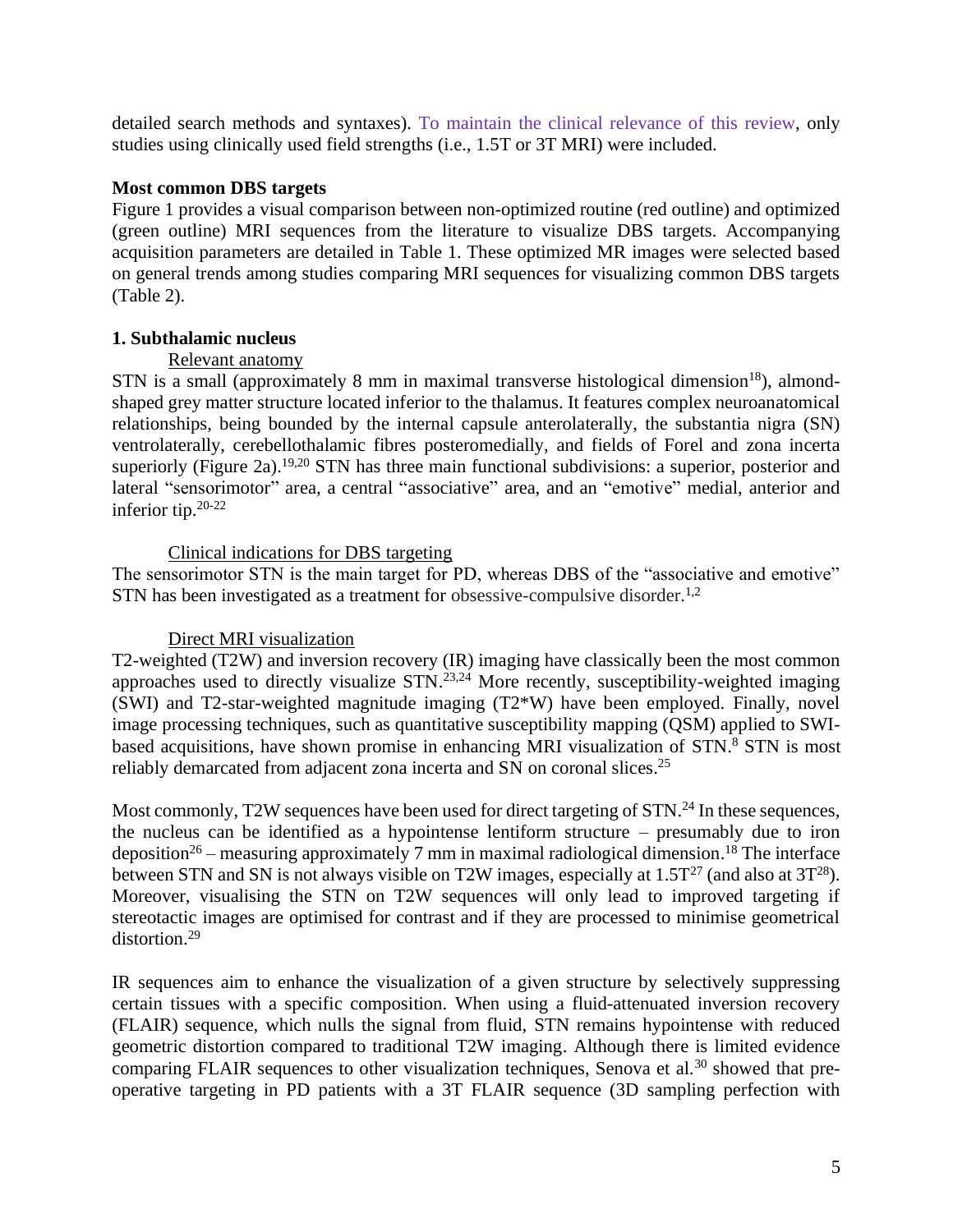application-optimized contrasts by using different flip angle evolution (SPACE) FLAIR) was associated with both minimal geometric distortion and significantly higher contrast with surrounding structures, as well as better clinical outcomes at 12 months over routine T2W imaging (Figure 1c and Table 1). However, similar to T2W sequences, STN borders adjacent to the SN remain difficult to delineate even at 3T. 25

Other less commonly used IR sequences have also been used to visualize STN for DBS surgical planning; these include short T1 inversion recovery (STIR), which nulls signal from fat, phase sensitive inversion recovery (PSIR), and more recently, fast grey matter T1 inversion recovery (FGATIR), intended to null white matter signal. <sup>24</sup> Notably, PSIR is the only sequence in which the geometrical distortion with a stereotactic head frame has been shown to be less than  $1\%$  at  $1.5T^{31}$ , while STIR sequence has demonstrated increased contrast between STN and SN at 3T, offering improved delineation of the inferior STN border. <sup>32</sup> Finally, FGATIR has shown promise in visualizing all STN borders in PD and ET patients, owing to increased contrast-to-noise ratio (CNR) (Figure 1d and Table 1). <sup>33</sup> Despite encouraging results, the use of these IR sequences in clinical settings remains relatively low to date, perhaps due to the specialized knowledgebase required, single vendor implementation, and the need for replication of relevant findings in larger studies.

SWI uses GRE sequences, which enhance the effect created by magnetic susceptibility differences between tissues. This is particularly valuable for STN imaging due to the increased iron content of this structure in the context of neurodegenerative diseases, and with increasing age. <sup>34</sup> The paramagnetic property of STN can be leveraged to enhance its differentiation from neighboring structures. SWI images, as well as accompanying  $T2*W^{25,35}$  and susceptibility-weighted phase imaging (SWPI)<sup>36</sup>, have been successfully used to visualize all STN boundaries (Figure 1e and Table 1). However, these techniques are limited by geometrical distortion, which have been shown to be as much as 0.8, 0.5, and 0.7 mm in the x, y, z planes, respectively, in a fast low-angle shot sequence (FLASH).<sup>37</sup> These distortions arise because GRE sequences are prone to the non-local susceptibility effect, which causes geometrical distortion and consequently, blurring and enlargement of STN borders.<sup>24</sup> This occurs because the high iron content of STN creates a local magnetic field in the MRI, which induces the relaxation of protons in surrounding tissues, thereby producing a susceptibility effect outside STN even in the absence of a susceptibility source. Moreover, the non-uniform distribution of iron in the STN disproportionately exaggerates the distortion of certain borders. 24

QSM is a post-processing technique that allows for quantification and correction of geometrical distortions when visualizing STN with GRE sequences (Figure 1f and Table 1).<sup>8,28</sup> This technique reduces the non-local susceptibility effect by providing a clearer picture of tissue susceptibility and magnetic properties, irrespective of patient position (and thus STN orientation).<sup>24,38</sup> In addition, it provides a more accurate measurement of brain iron concentration, allowing for improved discrimination of surrounding iron-rich gray matter structures in PD patients, including the SN. As with other SWI-based sequences, the geometrical accuracy of QSM post-processing has had limited validation in larger clinical studies, although Rasouli et al. showed a strong correlation of QSM with intraoperative microelectrode recording (MER) delineation of the STN in 25 PD patients. <sup>28</sup> Furthermore, the technique remains difficult to implement at most clinical centers as image generation is technically demanding and often requires a significant amount of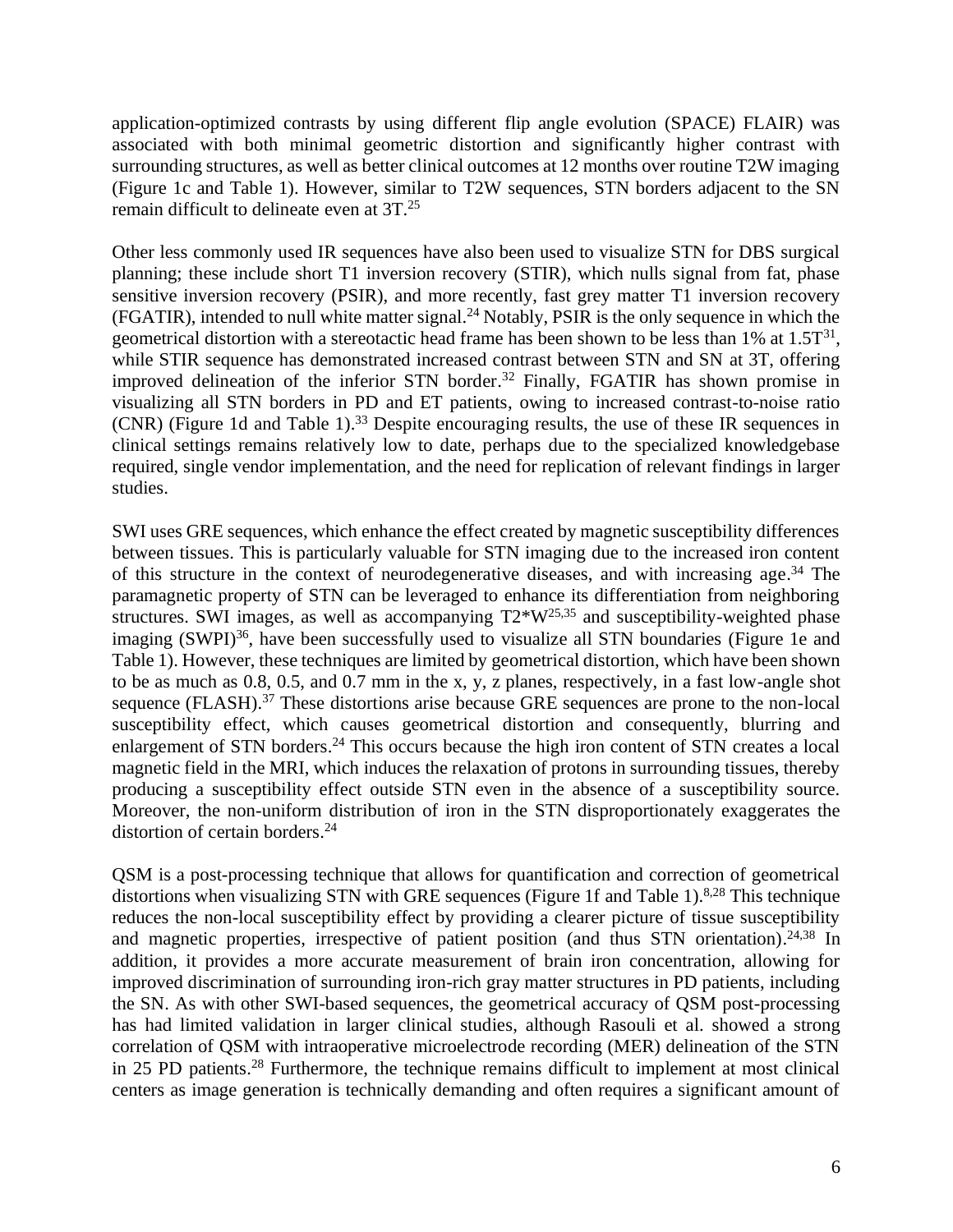processing time.<sup>39</sup> However, online reconstruction techniques have shown promise in addressing these practical limitations, reducing the image construction time to  $<$  30 seconds on standard computers.<sup>40</sup> That being said, QSM reconstruction algorithms remain a work in progress.<sup>41</sup>

Table 2 lists studies that have compared sequences for direct STN visualization. In general, susceptibility-based sequences<sup>16,25,42-44</sup> and optimized IR sequences such as FGATIR and STIR<sup>30,32,33,45-47</sup> demonstrated superior signal-to-noise ratio (SNR) and CNR compared to the more traditionally used T2W and IR (e.g., FLAIR) sequences. Indeed, routine T2W and IR sequences have repeatedly offered suboptimal visualization of all STN borders at 1.5T. Unsurprisingly, higher field strength MRI (i.e., 3T) can improve STN border visualization with these sequences. 30,48

## **2. Globus pallidus**

## Relevant anatomy

Named after its pallid appearance on anatomical specimens, GP is a lens-shaped grey matter structure situated between the putamen and internal capsule (Figure 2b). The putamen and GP, which together form the lentiform nucleus, are demarcated by the external medullary lamina. GP itself is divided into two constituent parts by the medial medullary lamina: GPi and globus pallidus externus.<sup>33</sup> GPi borders the optic tract ventrally and the internal capsule medially. The motor component is functionally segregated in the posterior GPi.<sup>49</sup>

## Clinical indications for DBS targeting

After STN, GPi is the most common target for DBS in the management of PD. <sup>2</sup> Although both sites arguably provide similar motor benefits, STN contributes to medication intake reduction whereas GPi may be better suited for PD patients with cognitive impairment and medicationassociated dyskinesias.<sup>50,51</sup> GPi is also the main target for dystonia, and has shown promise in the treatment of Tourette syndrome. <sup>2</sup> While uncommonly used, stimulation of the globus pallidus externus has also been shown to improve PD symptoms $52$ .

#### Direct MRI visualization

In our center's experience, T2W and PD<sup>15</sup> (Figure 1j and Table 1) sequences are most commonly used for direct visualization of the GP. In contrast to STN, GPi is better appreciated on axial slices.<sup>9</sup> On T2W images, the GP can be seen as a hypointense structure<sup>53</sup>, whereas it is mildly hyperintense on proton density images.<sup>15</sup> At lower field strengths (i.e., 1.5T), these sequences generally resolve the optic tract, external medullary lamina and adjacent putamen, and the internal capsule bordering the pallidum posteromedial side. Delineation of additional boundaries, such as the medial medullary lamina, may not always be reliably obtained. <sup>15</sup> Among other sequences, Nowacki et al.<sup>54</sup> investigated the use of a T1W sequence in dystonia patients, specifically the modified equilibrium Fourier transform (MDEFT) technique, which is employed at high field strengths due to its advantageous contrast characteristics. Using this MDEFT approach at 3T field strength, the caudate-putamen and pallidal subdivisions, the GPe and GPi, were well demarcated in most patients (Figure 1k and Table 1). Because the central trajectory was used in 88% of all cases, MDEFT-based planning was deemed accurate and reliable.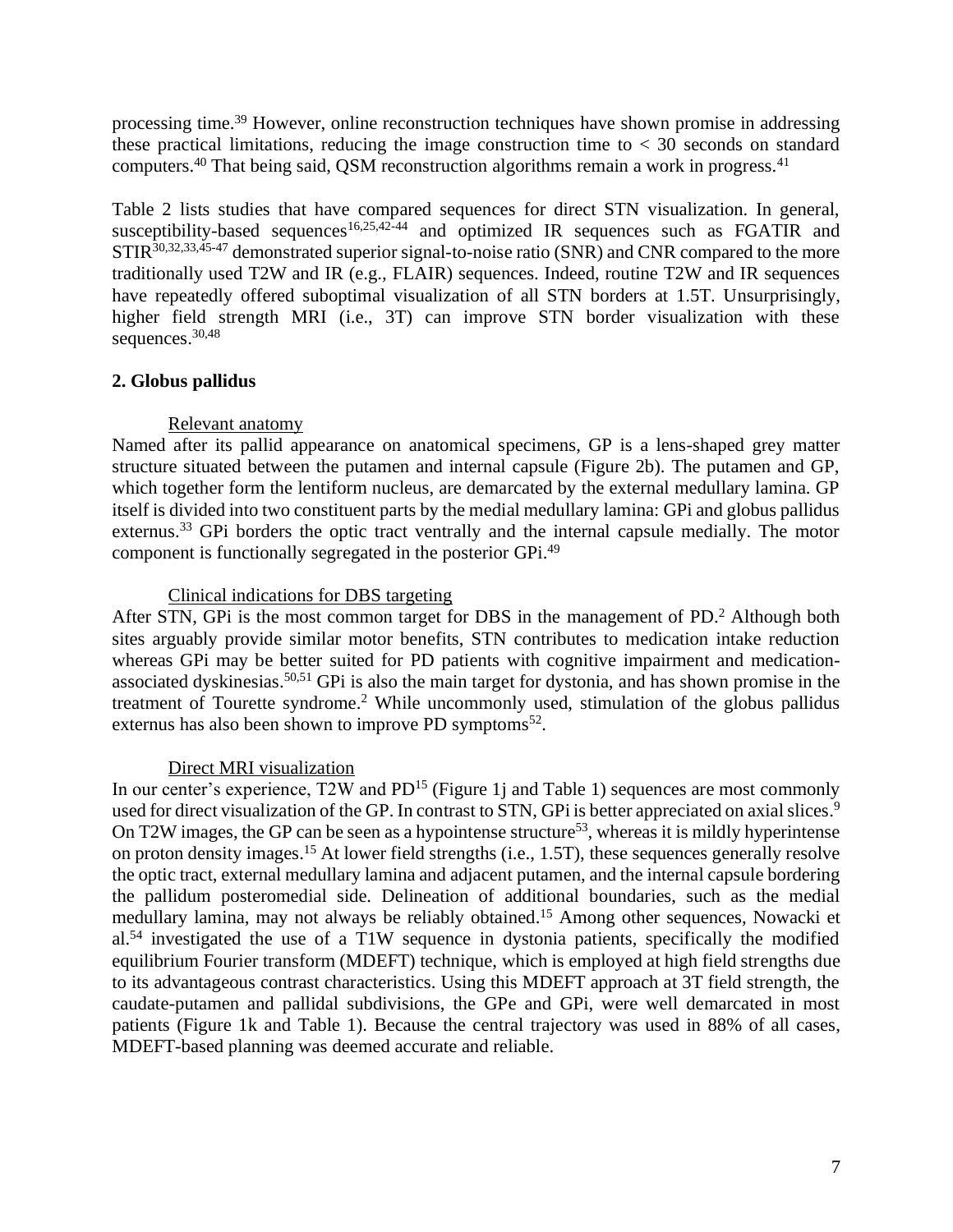IR sequences, on which the pallidum appears as a hypointense structure, have also been used. While IR spin-echo sequences (e.g., IR-FSE) at 1.5T have been shown to visualize the optic tract and external medullary lamina. <sup>53</sup> FGATIR additionally allowed delineation of the internal medullary lamina. <sup>33</sup> FGATIR has further been modified to enhance the distinction between GPi and GPe by using parameters suppressing fluid and white matter sequence (FLAWS sequence)(Figure 11 and Table 1).<sup>55</sup> In this study, FLAWS was generated through the registration of two contrasts, the standard T1-weighted anatomical contrast of the brain (i.e., MPRAGE), and the suppression of the white matter signal (i.e., FGATIR), demonstrating enhanced visualization of subcortical structures in healthy participants.

As with STN, susceptibility-based sequences permit direct visualization of the pallidum. T2\* and QSM sequences have been shown to discern GPi and GPe in PD patients. <sup>56</sup> However, with an SWI-like sequence at 3T, Ide et al.<sup>57</sup> showed that the medial medullary lamina was less readily identifiable with increasing age, which may be related to increased mineralization in the GP and/or a loss of myelin.

Few studies have compared sequences for direct visualization of the GP and its subdivisions in a head-to-head manner (Table 2). A handful of reports found that GPi was best visualized using susceptibility-based sequences when compared to T1W, T2W, or IR sequences at 1.5T and 3T.<sup>9,16,44,57</sup> Another found that, at 3T, the internal medullary lamina in PD and ET patients was better visualized on FGATIR sequence compared to the more commonly employed FLAIR and T1W imaging (i.e., MPRAGE).<sup>33</sup> While these findings are not necessarily conflicting, additional studies comparing sequences would be helpful in establishing a consensus for optimal visualization of the pallidum and its internal architecture.

# **3. Thalamus**

# Relevant anatomy

A large grey matter structure, the thalamus is located immediately above the hypothalamus and medial to the posterior limb of the internal capsule, forming the lateral wall of the third ventricle and floor of the lateral ventricles (Figure 2c). Within the thalamus, the internal medullary lamina divides the structure into anterior, medio-dorsal, ventral, and lateral groups, with each group comprising several distinct nuclei.<sup>58</sup> Functionally, the thalamus has a distinct topographical organisation. In simple terms, the posterior part contributes to sensory processing, whereas the motor thalamic relay is located in the ventrolateral part. Finally, the anterior and medio-dorsal nuclear groups are considered to be involved in limbic and associative functions, respectively.<sup>58</sup>

#### Clinical indications for DBS targeting

Stimulation of the thalamic ventral intermediate nucleus (VIM) is well established for the management of essential tremor and, to a lesser extent, tremor secondary to other pathological conditions such as multiple sclerosis or stroke. <sup>2</sup> Modulation of the ventrocaudal (VC) nucleus has been performed to treat chronic pain disorders, particularly central post-stroke pain.<sup>59</sup> Additionally, the centromedian nucleus (part of the intra-laminar nuclei) has been targeted for multiple neurological and psychiatric indications including Tourette Syndrome, PD and epilepsy, while stimulation of the anterior thalamic nuclei (ANT) has shown potential in suppressing global seizure activity in epilepsy patients.<sup>1,2</sup>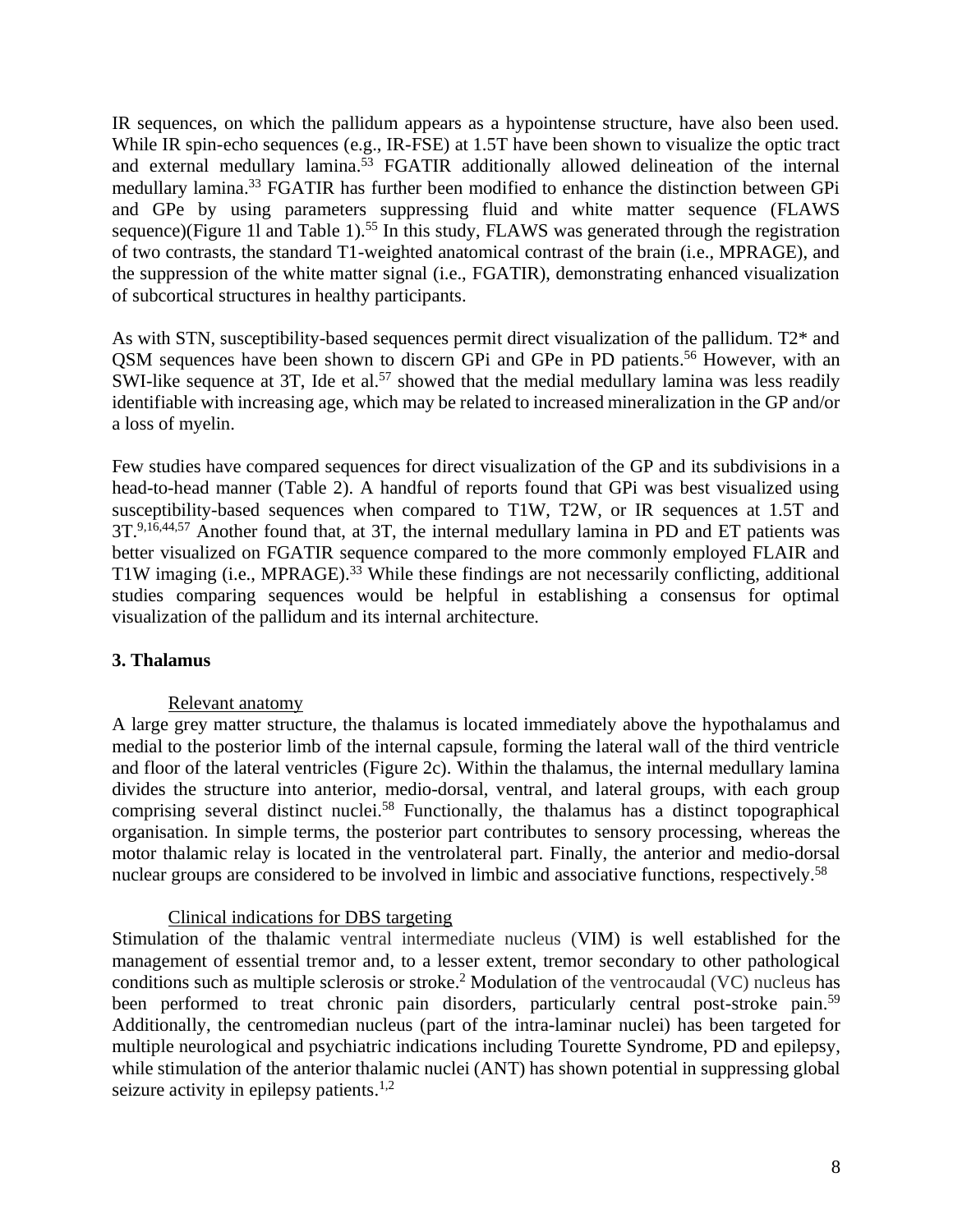#### Direct MRI visualization

Thalamic nuclei, including VIM, are notoriously difficult to visualize on routine MRI sequences and often necessitate the use of atlas-derived coordinates for pre-operative planning.<sup>60</sup> On routinely acquired T1W and T2W sequences, the thalamus is mildly hyperintense and hypointense, respectively.<sup>61</sup> Despite its many nuclei, it appears fairly homogenous with little distinction between subdivisions. However, studies in healthy participants have shown that the inversion time (TI) of T1W sequences may be optimized, allowing suppression of gray matter.<sup>14,62</sup> The resulting gray and white matter differentiation enables identification of the main thalamic groups: anterior, dorsomedial, lateral, and ventral.<sup>14</sup> Optimizing the repetition time (TR) of T1W (i.e., MPRAGE) has also been shown to enable specific delineation of anterior thalamic nucleus (ATN), improving targeting prior to DBS epilepsy surgery (Figure 1p and Table 1).<sup>62</sup> To further optimize visualization of thalamic nuclei, MPRAGE has been combined with phase data from 3D GRE sequences, which enabled the distinction of additional thalamic substructures such as the VIM (Figure 1q and Table 1).<sup>63</sup> These techniques have yet to be demonstrated in diseased populations.

In one study using a 3T proton density sequence, it was possible to visualize VIM in healthy subjects as a mildly hypointense band crossing the anterior third of the thalamus, from lateral to medial. <sup>64</sup> However, it was inconsistently seen at 1.5T. Furthermore, the sensory thalamic nuclei (i.e., VC nucleus) was seen as another hypointense band located posteriorly. <sup>64</sup> Using a PD sequence at 3T, direct targeting of VIM has been successfully performed in a tremor patient.<sup>65</sup>

IR sequences have also enabled visualization of VIM. Specifically, studies have shown VIM to be slightly hyperintense relative to the posterior nuclei on STIR sequences.<sup>66,67</sup> IR sequences, including STIR and FGATIR, have also been used for targeting of the ANT based on delineation of the mammillothalamic tract, which terminates in ANT. 61,68,69 An IR sequence suppressing signal from white matter (i.e., White matter Attenuated Inversion Recovery (WAIR)) has demonstrated significant enhancement of contrast between different gray matter territories in PD and ET patients, with promise in visualizing the internal subdivisions of the thalamus (Figure 1r and Table 1). <sup>13</sup> On WAIR, VIM appears as a hypointense band crossing the ventrolateral region of the thalamus relative to the surrounding nuclei.

Across the very small number of studies comparing thalamic visualization sequences, IR sequences have been found to be superior to routine T1W imaging (Table 2).<sup>61,68</sup>

#### **Limitations**

As recently as 15 years ago, indirect targeting based on anatomical landmarks was the mainstay of pre-operative surgical planning for most functional neurosurgery services. However, advances in MRI hardware and techniques have allowed direct targeting to become more accessible and clinically feasible. <sup>24</sup> In spite of these improvements, there is limited consensus on the optimal MRI sequences for direct visualization of common DBS targets. While addressing this issue, this review contains significant limitations, highlighting gaps in the literature that future studies may seek to confront. First, a large proportion of the studies were performed in healthy volunteers, which may not accurately reflect the radiological findings in DBS patients (Supplementary Table 1). For example, patients with PD, the most common DBS indication, demonstrate more pronounced brain atrophy and decreased white matter volume than healthy subjects.<sup>70,71</sup> This phenomenon,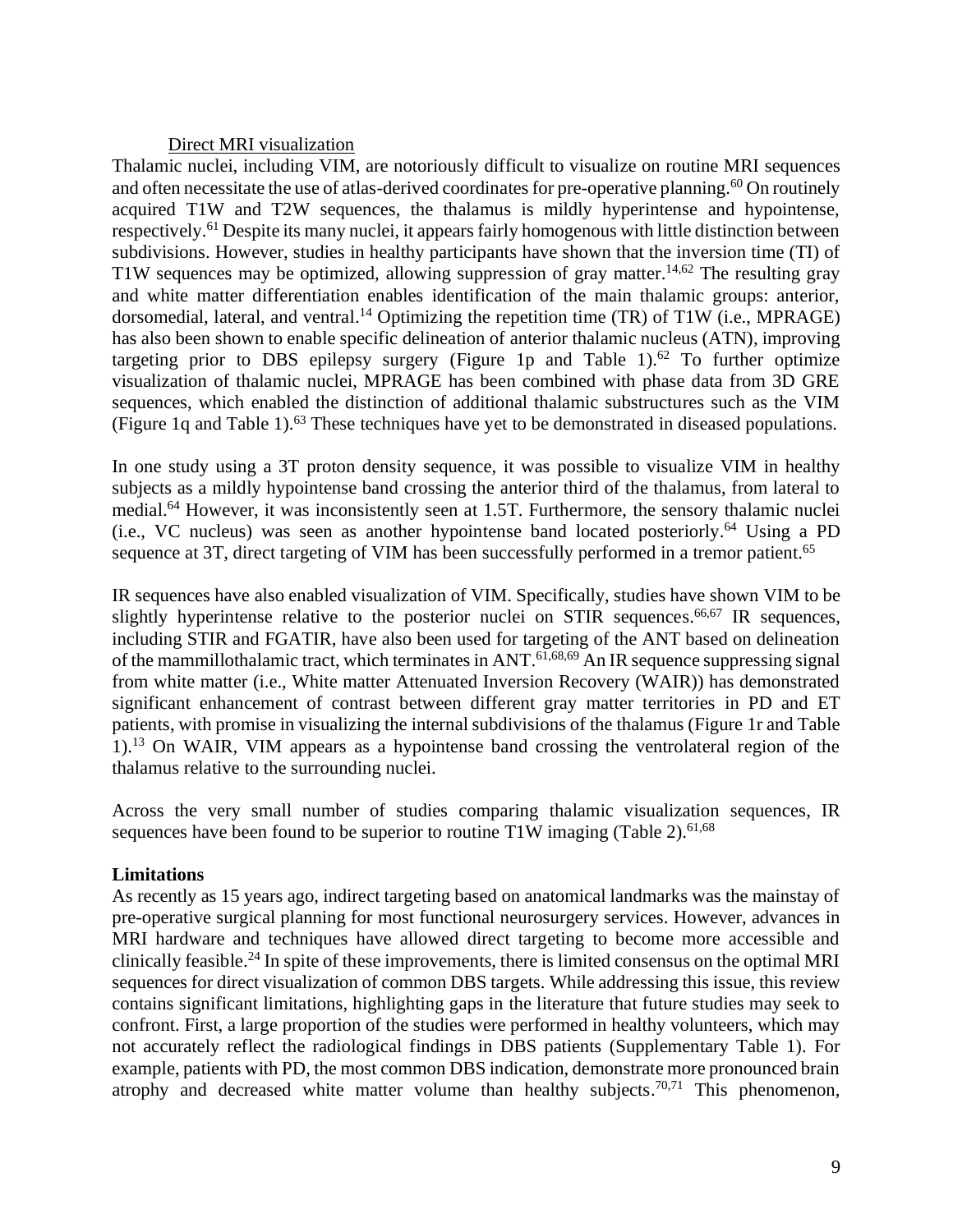compounded by normal age-related atrophy, has been hypothesized to underlie the decreased STN visibility in older PD patients. <sup>10</sup> Second, demonstrable improvements in image quality and the use of novel sequences are limited by the persistent requirement of using specific head coils (usually lower SNR and potentially geometrical distortion) that may not physically accommodate stereotactic head frames. Alternatively, frameless techniques or MRI/computed tomography (CT) scans co-registration may be used. However, this may add errors of coregistration that reduce first pass accuracy.<sup>72</sup> Second, an important practical consideration of these novel sequences is that while the delineation of DBS targets is improved, it may be difficult to visualize frame or frameless fiducials, as well as other anatomical landmarks such as the anterior and posterior commissures, which are commonly used to provide the overall anatomical picture necessary for preoperative planning. Consequently, an MRI-MRI registration — between a sequence visualizing DBS targets and an anatomical sequence — may be required. The accuracy of co-registering these optimized sequences to anatomical MRI sequences has not been thoroughly assessed in the literature. For example, Rasouli et al.<sup>28</sup> described a registration method between QSM and T1W without providing accuracy measurement. Novel composite sequences simultaneously acquire a sequence providing both anatomical details and DBS target visualization, which may mitigate the problem.<sup>35</sup> Additionally, to leverage the advantages provided by these optimized sequences, generally 3T and coils incompatible with stereotactic head frames have to be used, which creates an additional step of co-registration with a CT, potentially introducing geometric error. While such co-registrations inherently introduce error, a systematic review of MRI/CT fusion for localisation of electrode placement concluded that fusion was an accurate, reliable, and safe modality for assessing electrode location.<sup>73</sup> Third, studies that quantitatively compare sequences with regard to visualization and clinical outcomes remain few and far between, with little evidence establishing the superiority of one sequence over another. Most importantly geometrical distortions associated with most of these optimized sequences remain to be tested. Finally, studies also investigating whether direct target visualization definitively improves clinical outcomes when compared to indirect targeting should be done.

#### **Summary framework to optimize MRI visualization of DBS targets**

As highlighted in Figure 1, marked improvements in direct visualization of targets when using optimized, rather than routine (non-optimized) sequences have been made. Importantly, as discussed in this review, there is little quantitative evidence favoring specific sequences for visualization of each DBS target. Generally, Table 2 seems to suggest that IR sequences, for example FGATIR, provide improved visualization for the STN, GPi, and thalamus. This is a potential option for centers that do not have the requisite expertise needed to design their own optimized MRI protocols, or implement post-processing techniques such as QSM, for each DBS target. Finally, when implementing new sequences in their surgical planning, neurosurgeons should audit their own targeting accuracy and assess for systematic errors that may have originated from geometric distortions and other sources of error.<sup>74,75</sup>

#### **Future directions**

Direct visualization of the most common DBS targets, namely the STN, GPi, and thalamus, has markedly improved in recent years. Further improvement may be expected as ultra-high field (UHF) MRI becomes more widely available (Figure 3a, b). Higher magnetic field strengths offer increased SNR, which in turn allows increased spatial resolution, permitting the delineation of smaller neuroanatomical structures.<sup>76-78</sup> UHF MRI also confers a superior CNR, improving the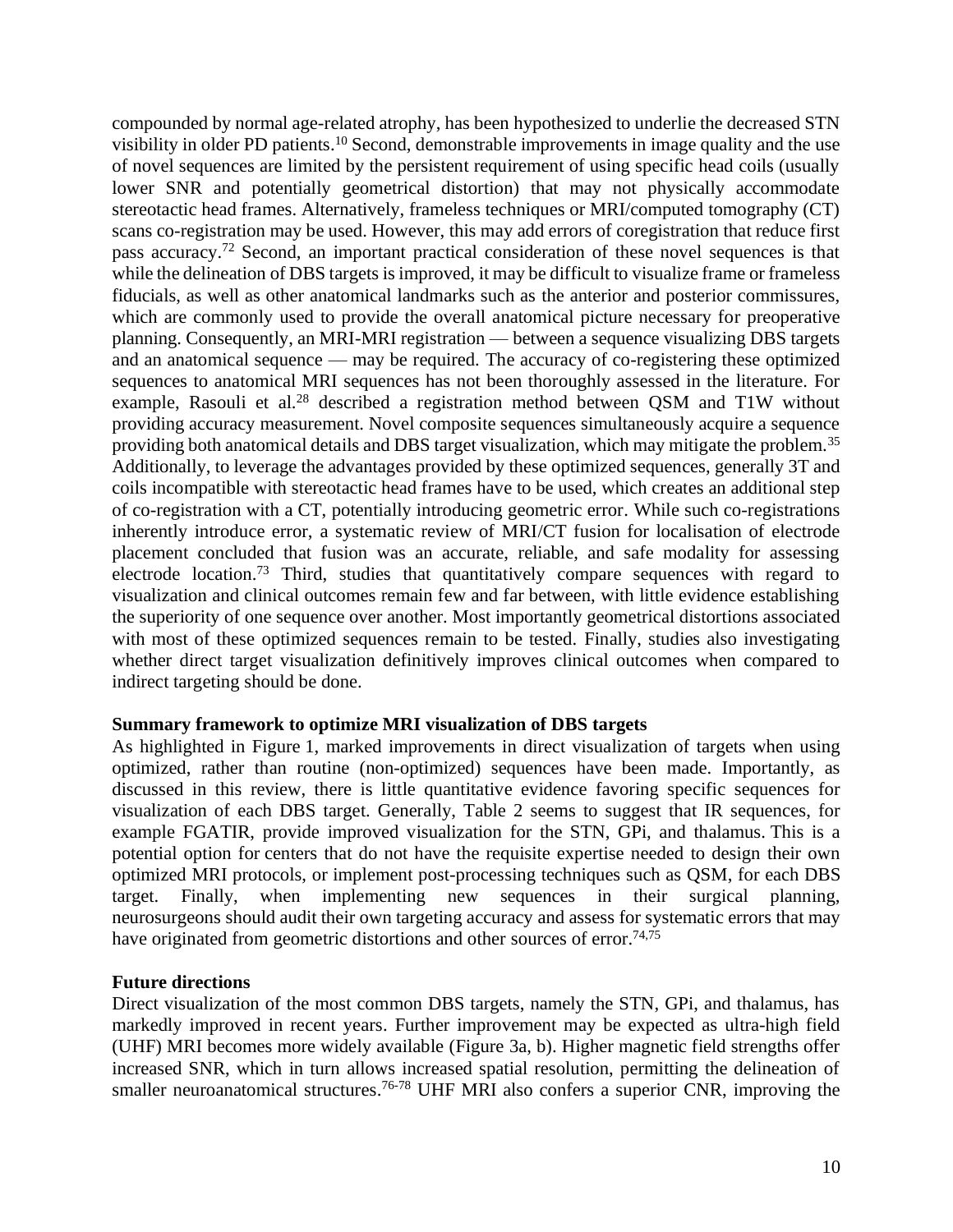ability to differentiate between two small abutting structures.<sup> $77,78$ </sup> Given these advantages, it is unsurprising that UHF MRI has been shown to better visualize DBS targets than 1.5T and 3T with comparable acquisition times. <sup>79</sup> However, while higher magnetic field strengths may improve visualization *per se*, they are also more prone to susceptibility effects and image distortions<sup>24,80</sup>, theoretically leading to a greater risk of mistargeting. Furthermore, UHF MRI has not been utilized in conjunction with commercially available stereotactic frames to date. This necessitates that UHF MR images be co-registered with stereotactic images acquired using another modality (e.g., CT) for pre-operative targeting, a step that can introduce registration errors. <sup>72</sup> Lastly, the risks of DBS systems in UHF MRI have not been thoroughly evaluated, potentially limiting the widespread clinical applicability of this technology. <sup>81</sup> Taking these aforementioned caveats into consideration, it is clear that further studies are needed to compare UHF MRI with conventional MRI (1.5T and 3T) for surgical targeting, with clinical outcomes being used as the primary endpoint. With the advent of image distortion correction methods<sup>82</sup>, continued testing is required to elucidate potential benefits, obstacles, and trade-offs presented by UHF MRI.

The desire to expand the indications for DBS and improve upon traditional targets has contributed to a paradigm shift in pre-operative targeting. Rather than discrete structures, such as deep gray matter nuclei, optimal targets may include white matter pathways $83,84$  or focal hubs of functional networks<sup>85</sup>, which are entities that are not necessarily appreciated on structural sequences at any field strength. Moreover, there is a growing appreciation that optimal targets may differ between patients, reflecting both heterogeneity within specific disorders and underlying inter-individual differences in brain "wiring". To be appreciated, white matter tracts and functional networks require both highly specialized MRI sequences – diffusion-weighted imaging (dMRI) tractography and resting-state functional magnetic resonance imaging (rsfMRI), respectively – and fairly complex post-processing. While rsfMRI networks have shown to predict improvement in STN stimulation for PD, this technique remains experimental.<sup>85</sup> Conversely, structural connectivity profiles have been shown to retrospectively correlate with clinical outcome<sup>60</sup> and tractographybased targeting of the dentato-rubro-thalamic tract (DRTT) and medial forebrain bundle have already been employed as clinical treatments for essential tremor and psychiatric disorders, respectively (Figure 3c-e).<sup>86,87</sup> DRTT has been seldom used to prospectively guide DBS targeting.<sup>88</sup> However, the protocol for a randomized clinical trial comparing the efficacy of VIM-DBS (the traditional DBS target for tremor) and DRTT DBS has been published.<sup>89</sup> Outside of DBS, prospective DRTT targeting with MRI-guided focused ultrasound was shown to provide excellent symptom relief in patients withtremor.<sup>90</sup> Since many of the proposed targets trialled for psychiatric disorders, such as the medial forebrain bundle for treatment resistant depression and obsessive-compulsive disorder, are white matter structures, tractography-based targeting is required. Tractography has also been used to functionally segment grey matter targets, such as STN or thalamus, based on their white matter projections to the cortex, thereby potentially offering an alternative method to demarcate zones of clinical interest within these structures. 91,92 This method has not been thoroughly investigated in a prospective fashion. Overall, rsfMRI and dMRI tractography provide an opportunity to both refine current targets using network-centred approaches and to better visualize new or emerging targets that are not amenable to visualization with structural MRI sequences. The limitations of these emerging techniques need to be considered, particularly their validation in prospective studies is generally lacking.

#### **Conclusion**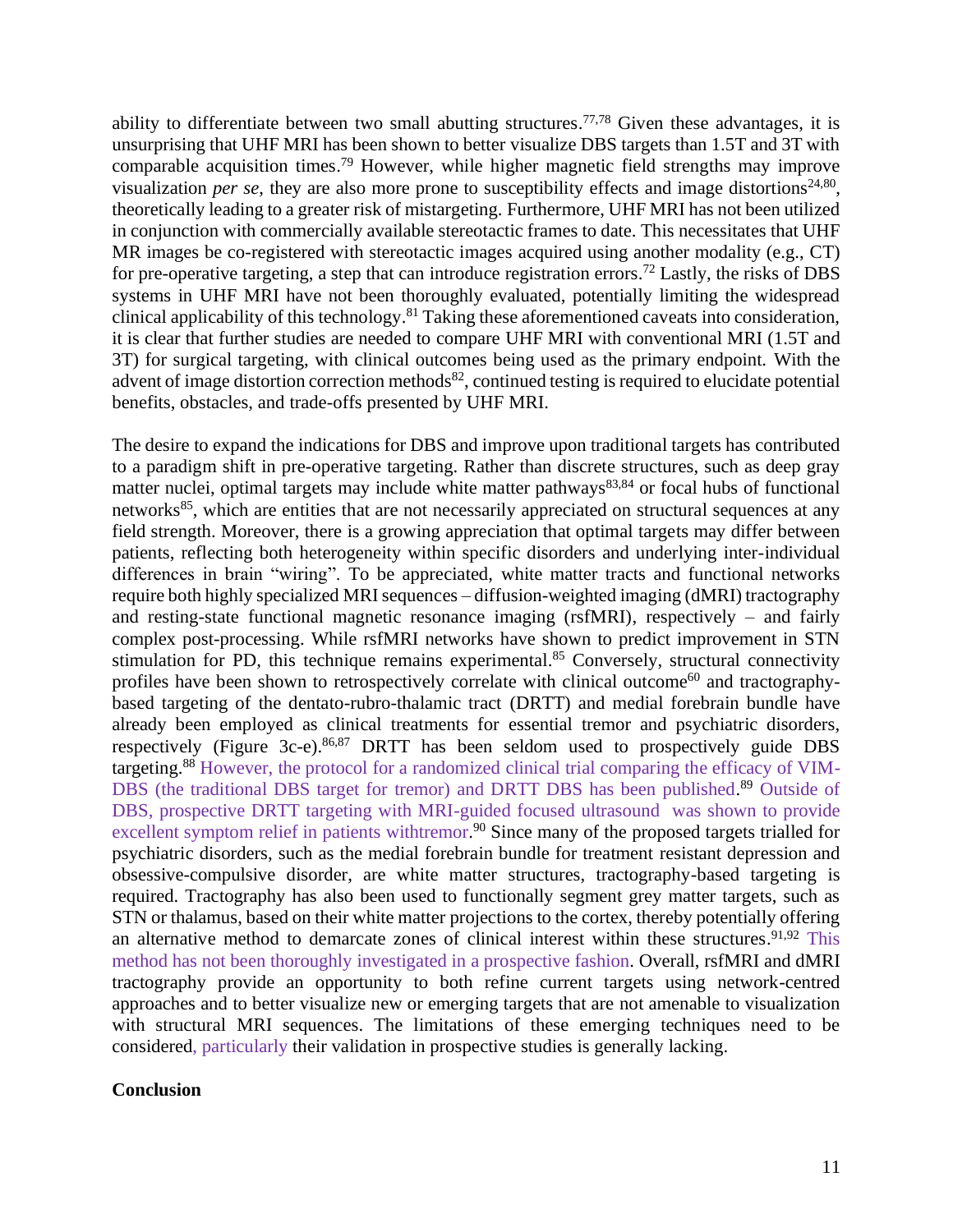Owing to technological advances in neuroimaging, most DBS targets can currently be visualized on MRI to some degree, providing an adjunct to indirect targeting. Progress in this field largely stems from the development of optimized sequences and acquisition parameters and has also been furthered by the increasing use of 3T MRI in clinical settings. It is expected that direct visualization will continue to improve, eventually enabling sufficient visualization of additional targets such as the pedunculopontine nucleus<sup>93</sup>, which are thus far difficult to appreciate.

While direct visualization of DBS targets has the benefit of taking into account inter-patient anatomical variability and encouraging more individualized pre-operative planning, studies are needed to definitely establish the superiority of direct targeting over indirect targeting, and to establish which visualization techniques have the highest spatial fidelity for each target. Upcoming developments in this field are likely to relate to UHF MRI, which provides increased SNR and CNR, as well as emerging techniques such as rsfMRI and dMRI tractography, which offer the possibility of refining existing targets and discovering new targets by tapping into distributed functional or structural networks.

# **Acknowledgements**

We would like to acknowledge Asma Naheed and Nicole Bennett for providing their technical expertise to acquire the non-optimized sequences included in Table 1 and Figure 1.

**Funding:** This work is supported by the German Research Foundation (Deutsche Forschungsgemeinschaft, DFG NE 2276/1-1) (C.N.) the RR Tasker Chair in Functional Neurosurgery at University Health Network and a Tier 1 Canada Research Chair in Neuroscience. LZ is supported by supported by the National Institute for Health Research University College London Hospitals Biomedical Research Centre. The corresponding author confirms that he had full access to all the data in the study and had final responsibility for the decision to submit for publication.

# **Disclosures**

AF reports grants, personal fees and non-financial support from Abbvie, grants, personal fees and non-financial support from Medtronic, grants and personal fees from Boston Scientific, personal fees from Sunovion, personal fees from Chiesi farmaceutici, personal fees from UCB, grants and personal fees from Ipsen, outside the submitted work. SKK reports honorarium and consulting fees from Medtronic. AML serves as a consultant for Medtronic, Abbott, Boston Scientific, and Functional Neuromodulation. The other authors report no conflict of interest concerning the materials or methods used in this study or the findings specified in this paper.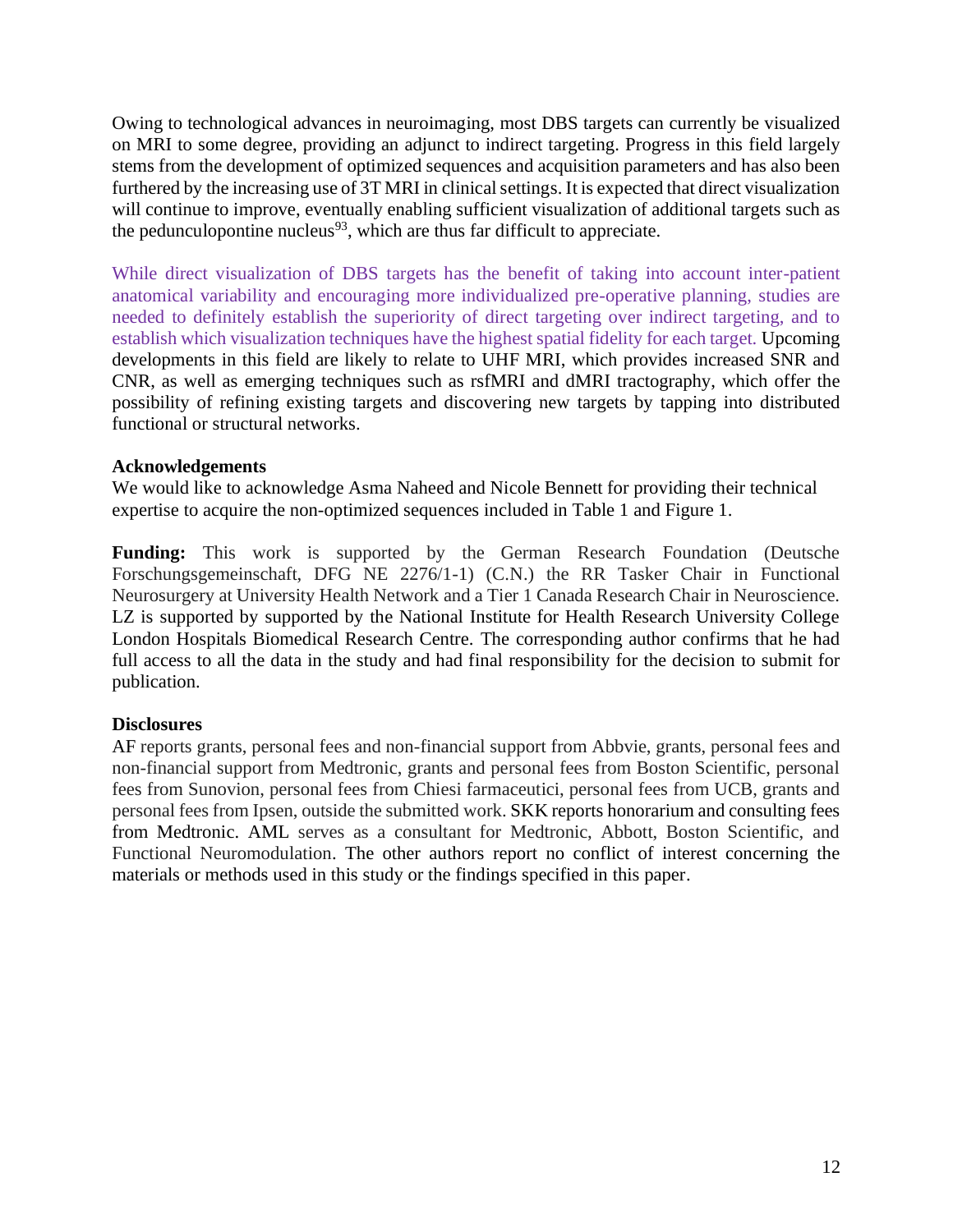# **Tables**

| Study                                  | Routine                               | Routine                                 | Senova<br>$(2016)^{30}$   | Sudhya<br>dhom<br>$(2009)^{33}$ | Xiao<br>$(2015)^{35}$             | Rasouli<br>$(2018)^{28}$      | Routine                               | Routine                               | Routine                               | Hirabay<br>ashi<br>$(2002)^{15}$              | Nowack<br>$\mathbf{i}$<br>$(2015)^{54}$      | Beaumo<br>$\mathop{\rm nt}\nolimits$<br>$(2019)^{55}$ | Routine                               | Routine                               | Routine                               | Buentje<br>$\mathbf n$<br>$(2014)^{62}$ | Bender<br>$(2017)^{63}$           | Vassal<br>$(2012)^{13}$                |
|----------------------------------------|---------------------------------------|-----------------------------------------|---------------------------|---------------------------------|-----------------------------------|-------------------------------|---------------------------------------|---------------------------------------|---------------------------------------|-----------------------------------------------|----------------------------------------------|-------------------------------------------------------|---------------------------------------|---------------------------------------|---------------------------------------|-----------------------------------------|-----------------------------------|----------------------------------------|
| Figure 1                               | $\mathbf a$                           | b                                       | $\mathbf c$               | d                               | ${\bf e}$                         | f                             | g                                     | h                                     | $\mathbf{i}$                          | j                                             | k                                            | 1                                                     | $\mathbf{m}$                          | $\mathbf n$                           | $\mathbf{o}$                          | p                                       | $\mathbf{q}$                      | $\mathbf r$                            |
| Target                                 | <b>STN</b>                            | <b>STN</b>                              | <b>STN</b>                | <b>STN</b>                      | <b>STN</b>                        | <b>STN</b>                    | GPi                                   | GPi                                   | GPi                                   | GPi                                           | GPi                                          | GPi                                                   | Thal                                  | <b>Thal</b>                           | Thal                                  | Thal                                    | Thal                              | Thal                                   |
| Sequenc<br>$\rm e$                     | T1W                                   | T <sub>2</sub> W                        | <b>FLAIR</b>              | FGATI<br>${\bf R}$              | $T2*W$                            | <b>QSM</b>                    | T1W                                   | T <sub>2</sub> W                      | <b>PDW</b>                            | <b>PDW</b><br><b>TSE</b>                      | <b>MDEFT</b>                                 | <b>FLAWS</b>                                          | T <sub>1</sub> W                      | T <sub>2</sub> W                      | <b>PDW</b>                            | <b>MPRA</b><br>$\operatorname{GE}$      | <b>MPRA</b><br>$\mathrm{GE}^*$    | <b>WAIR</b>                            |
| Disease                                | <b>Healthy</b>                        | Healthy                                 | PD                        | PD, ET                          | PD                                | PD                            | <b>Healthy</b>                        | Healthy                               | <b>Healthy</b>                        | <b>PD</b>                                     | PD 6,<br>DYT <sub>7</sub>                    | Healthy                                               | <b>Healthy</b>                        | <b>Healthy</b>                        | <b>Healthy</b>                        | Healthy                                 | Healthy                           | PD, ET                                 |
| Number<br>of<br>patients               | $\mathbf{1}$                          | $\mathbf{1}$                            | 10                        | PD 2,<br>ET <sub>1</sub>        | 25                                | 122                           | $\mathbf{1}$                          | $\mathbf{1}$                          | $\mathbf{1}$                          | 48                                            | 13                                           | 11                                                    | $\mathbf{1}$                          | $\mathbf{1}$                          | $\mathbf{1}$                          | 6                                       | 9                                 | PD 13,<br>$\mathop{\rm ET}\nolimits 7$ |
| <b>MRI</b><br>Manufa<br>cturer         | Signa<br>Excite,<br>$\rm{GE}$         | Signa<br>Excite,<br>$\operatorname{GE}$ | Verio,<br>Siemens         | Allegra,<br><b>Siemens</b>      | Trim<br>Trie,<br>Siemens          | Discove<br>ry<br>MR750,<br>GE | Signa<br>Excite,<br>$\rm GE$          | Signa<br>Excite,<br>GE                | Signa<br>Excite,<br>GE                | Magnet<br>om<br>Impact<br>Expert,,<br>Siemens | Magnet<br>om Trio<br>Trim,<br><b>Siemens</b> | Magnet<br>om<br>Aera,<br>Siemens                      | Signa<br>Excite,<br>GE                | Signa<br>Excite,<br><b>GE</b>         | Signa<br>Excite,<br>GE                | Verio,<br><b>Siemen</b><br>${\bf s}$    | Trio,<br>Siemens                  | Sonata,<br><b>Siemens</b>              |
| Field<br>strength<br>(T)               | 1.5                                   | 1.5                                     | 3                         | 3                               | 3                                 | $\overline{3}$                | 1.5                                   | 1.5                                   | 1.5                                   | 1.0                                           | 3                                            | 1.5                                                   | 1.5                                   | 1.5                                   | 1.5                                   | 3                                       | 3                                 | 1.5                                    |
| Matrix                                 | 256 x<br>224                          | 256 x<br>224                            | 512 x<br>512              | 320 x<br>256                    | 256 x<br>256                      | 256 x<br>256                  | 256 x<br>256                          | 320 x<br>256                          | 256 x<br>256                          | 210x<br>256                                   | 256x<br>$224~\mathrm{x}$<br>176              | 180 x<br>192                                          | 256 x<br>256                          | 320 x<br>256                          | 256 x<br>256                          | $320 \times$<br>$240 \times$<br>224     | NA                                | NA                                     |
| <b>FOV</b><br>(mm)                     | <b>NA</b>                             | NA                                      | 250 x<br>250              | 256 x<br>192                    | <b>NA</b>                         | 25                            | <b>NA</b>                             | <b>NA</b>                             | <b>NA</b>                             | 250                                           | <b>NA</b>                                    | 225 x<br>240                                          | NA                                    | <b>NA</b>                             | <b>NA</b>                             | <b>NA</b>                               | $256 \times$<br>256               | NA                                     |
| Slice<br>thicknes<br>${\bf S}$<br>(mm) | $\overline{2}$                        | $\mathbf{2}$                            | $\mathbf{1}$              | 1                               | NA                                | $\overline{1}$                | 1.4                                   | $\mathbf{1}$                          | $\mathbf{1}$                          | 2                                             | $\mathbf{1}$                                 | NA                                                    | 1.4                                   | $\mathbf{1}$                          | $\mathbf{1}$                          | <b>NA</b>                               | 1                                 | NA                                     |
| $\ensuremath{\mathsf{TE}}$<br>(msec)   | 20                                    | 90.36                                   | 372                       | 4.39                            | 21.0                              | NA                            | 5.3                                   | 92.49                                 | 30                                    | 15                                            | 2.48                                         | 2.32                                                  | 5.3                                   | 92.49                                 | 30                                    | 6.7                                     | 3.4                               | 13                                     |
| ${\rm TR}$<br>(msec)                   | 450                                   | 3750                                    | 6000                      | 3000                            | 30                                | 43.8                          | 12.4                                  | 3600                                  | 2950                                  | 4000                                          | 7.92                                         | 3500                                                  | 12.4                                  | 3600                                  | 2950                                  | 2.91                                    | 2300                              | 4500                                   |
| TI<br>(msec)                           | NA                                    | $\bf{0}$                                | 2100                      | 409                             | <b>NA</b>                         | NA                            | 300                                   | NA                                    | $\mathbf{NA}$                         | NA                                            | NA                                           | 403/103<br>$\overline{0}$                             | 300                                   | <b>NA</b>                             | <b>NA</b>                             | 1100                                    | 700                               | 160                                    |
| Flip<br>angle<br>(degree)              | 90                                    | 90                                      | NA                        | 180                             | 23                                | 15                            | 20                                    | 90                                    | 90                                    | NA                                            | 16                                           | 6/8                                                   | 20                                    | 90                                    | 90                                    | $7\overline{ }$                         | 8                                 | NA                                     |
| Bandwi<br>dth<br>(kHz)                 | 244                                   | 195                                     | 781                       | 130                             | 450                               | 62.5                          | 57                                    | 122                                   | 97.7                                  | NA                                            | <b>NA</b>                                    | 240                                                   | 57                                    | 122                                   | 97.7                                  | 160                                     | 130                               | NA                                     |
| Head<br>coil                           | head<br>receive-<br>transmi<br>t coil | head<br>receive-<br>transmi<br>t coil   | $12 -$<br>channel<br>coil | NA                              | $32 -$<br>channel<br>head<br>coil | NA                            | head<br>receive-<br>transmi<br>t coil | head<br>receive-<br>transmi<br>t coil | head<br>receive-<br>transmi<br>t coil | head<br>coil                                  | $12 -$<br>channel                            | $20 -$<br>channel<br>head<br>coil                     | head<br>receive-<br>transmi<br>t coil | head<br>receive-<br>transmi<br>t coil | head<br>receive-<br>transmi<br>t coil | $32 -$<br>channel<br>head<br>coil       | $32 -$<br>channel<br>head<br>coil | NA                                     |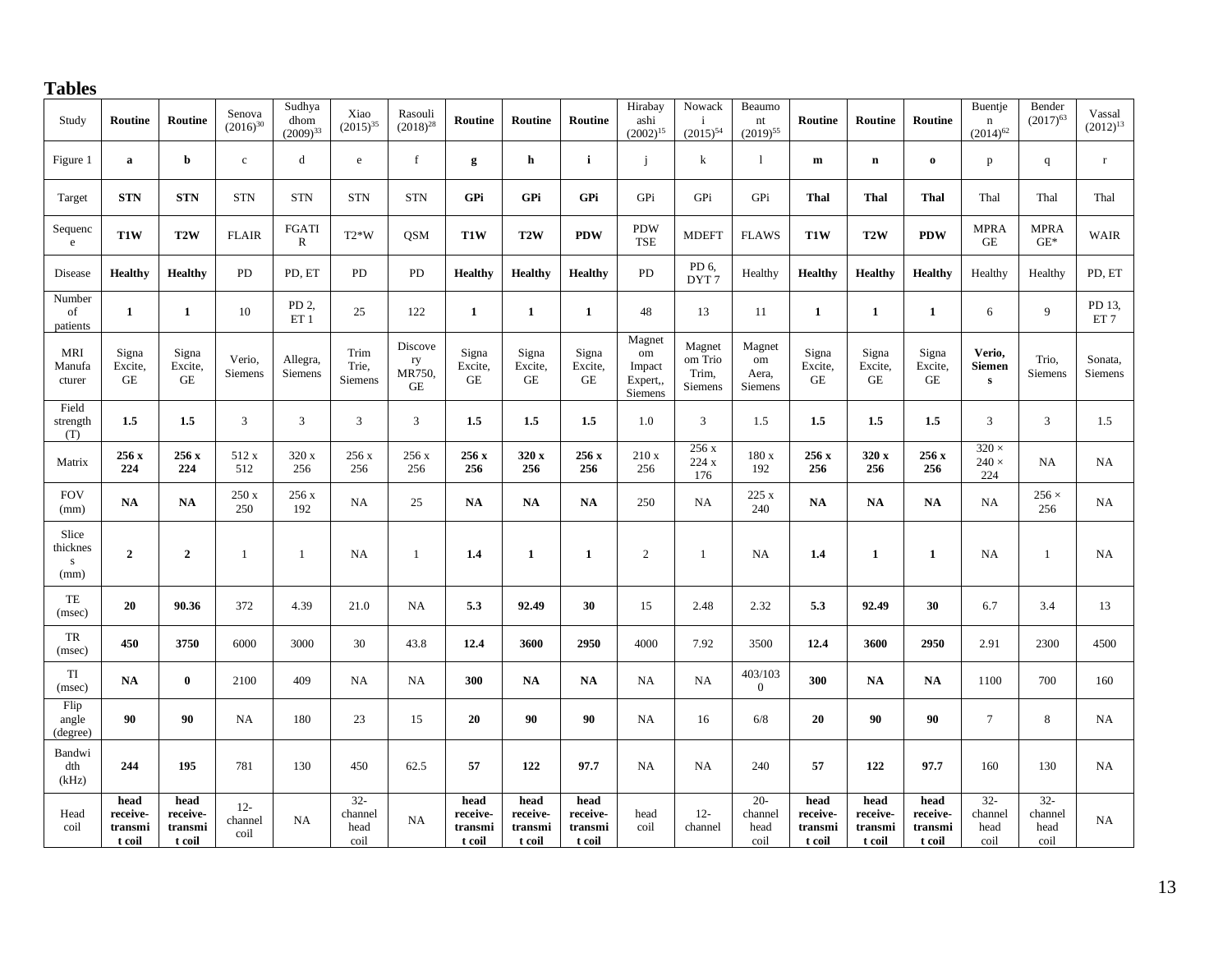| Voxel<br>size<br>(mm)         | <b>NA</b> | <b>NA</b> | <b>NA</b> | <b>NA</b> | 0.95x<br>0.95x<br>0.95 | <b>NA</b> | <b>NA</b> | <b>NA</b> | <b>NA</b> | <b>NA</b> | N/A   | 1.25x<br>1.25x<br>1.4 | <b>NA</b> | <b>NA</b> | <b>NA</b> | 0.8 x<br>0.8 x<br>0.8 | NA    | $0.52 \text{ x}$<br>0.62x<br>2.0 |
|-------------------------------|-----------|-----------|-----------|-----------|------------------------|-----------|-----------|-----------|-----------|-----------|-------|-----------------------|-----------|-----------|-----------|-----------------------|-------|----------------------------------|
| Acquisit<br>ion time<br>(min) | 7:49      | 8:17      | 7:00      | 11:14     | 7:05                   | <b>NA</b> | 3:13      | 11:50     | 7:50      | 6:05      | 12:00 | 10:27                 | 3:13      | 11:50     | 7:50      | 20:00                 | 19:39 | 19:06                            |

**Table. 1 Optimized MRI acquisition parameters.** Acquisition parameters used to optimize visualization of the subthalamic nucleus, pallidum, and thalamus as shown in Figure 1. Bolded sequences are routine (non-optimized) sequences for comparison. 2/3D = two-/three-dimensional; DYT = dystonia; ET = essential tremor; FGATIR = fast grey matter acquisition T1 inversion recovery; FLAIR = fluid attenuated inversion recovery;  $FLASH = fast low angle shot; FLAWS = fluid and white matter suppression; FOV = field-of-view; GE = general electric; GPi = globus pallidus$ internus; kHz = kilohertz; MDEFT = modified driven equilibrium Fourier transform ; mm = millimeter; MPRAGE = magnetization-prepared rapid acquisition with gradient echo; msec = milliseconds;  $NA = not$  applicable;  $PD =$  Parkinson's disease;  $PDW =$  proton density-weighted;  $OSM =$ quantitative susceptibility mapping;  $STN =$  subthalamic nucleus;  $T =$  tesla;  $T1W = T1$ -weighted;  $T2*W = T2*$ -weighted;  $T2W = T2$ -weighted;  $TE$  $=$  echo time; Thal  $=$  thalamus; TI  $=$  inversion time; TR  $=$  repetition time; TSE  $=$  turbo spin echo; WAIR  $=$  white matter attenuated inversion recovery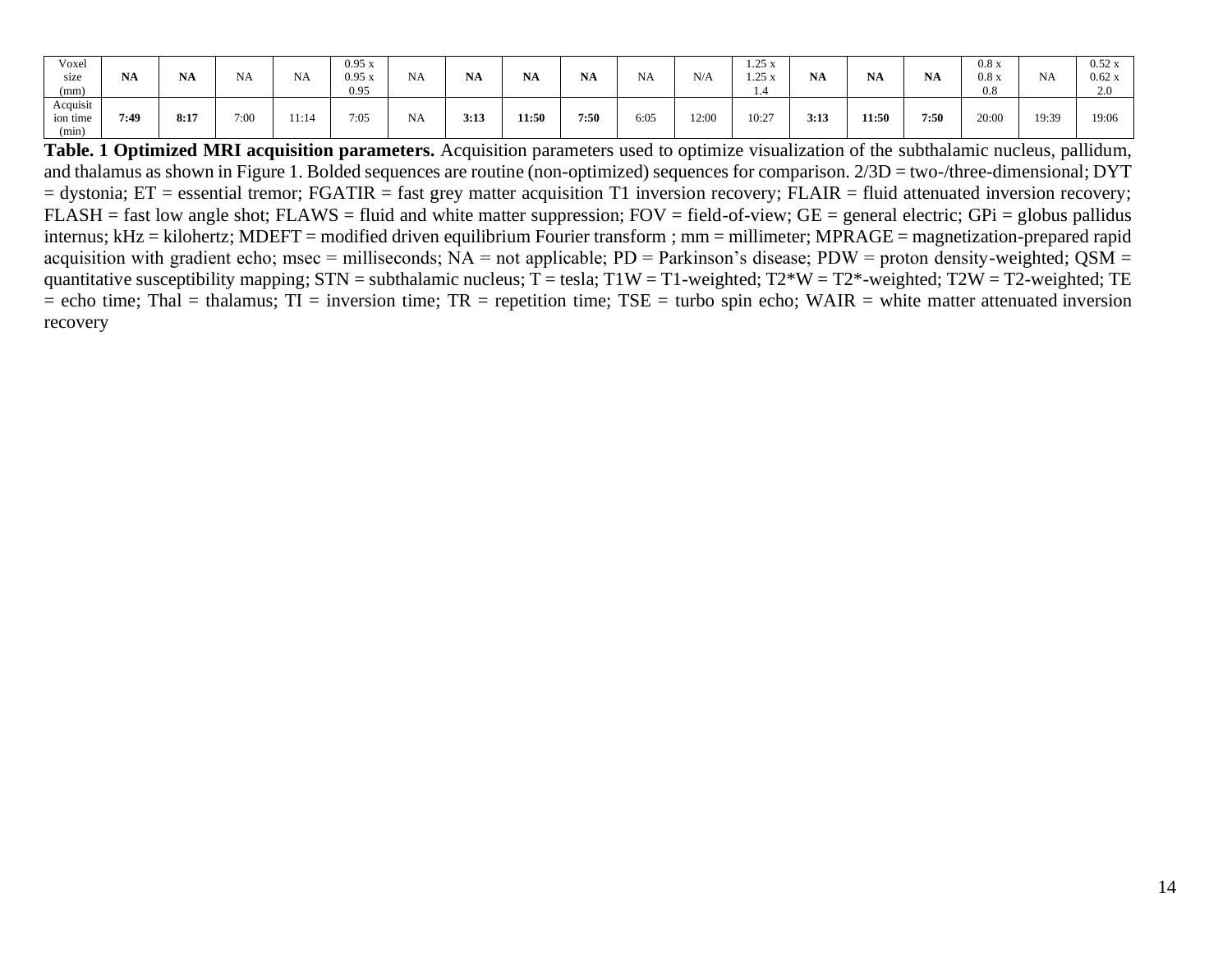|                     | Study                         | Field Strength<br>(T)   | "Optimal"<br>Sequence(s)              | Other Sequences Compared                                | <b>Image Quality</b><br>Metric |  |
|---------------------|-------------------------------|-------------------------|---------------------------------------|---------------------------------------------------------|--------------------------------|--|
|                     | van Laar (2016) <sup>48</sup> | 3/1.5                   | T2W TSE(3T)                           | $T2W$ $TSE$ $(1.5T)$                                    | TC, SNR                        |  |
|                     | Senova $(2016)^{30}$          | 3/1.5                   | <b>3D SPACE</b><br><b>FLAIR</b>       | T2W                                                     | $C_{\text{contour}}$           |  |
|                     | Heo $(2015)^{45}$             | 3                       | <b>FLAIR</b>                          | T2W TSE, T2*W FFE                                       | Rater, CR                      |  |
|                     | Sarkar (2015) <sup>46</sup>   | 1.5                     | <b>FSTIR</b>                          | <b>T2W FSE</b>                                          | <b>SNR</b>                     |  |
|                     | Lefranc $(2014)^{42}$         | 3                       | HR 3D SWAN                            | $3D T1W + Gd$ , $3D T2W SE$                             | Rater                          |  |
|                     | Nagahama $(2015)^{43}$        | $\overline{\mathbf{3}}$ | <b>T2W SWAN</b>                       | T2W FSE, T2*W GRE                                       | <b>CNR</b>                     |  |
| Subthalamic Nucleus | Liu $(2013)^{16}$             | 3                       | <b>QSM</b>                            | T2W, T2*W, R2*, Phase, SWI                              | Rater,<br><b>CNR</b>           |  |
|                     | Kerl $(2012)^{25}$            | 3                       | T <sub>2</sub> *W FLASH <sub>2D</sub> | SWI, T2W SPACE, T1W<br>MPRAGE, T2W FLAIR                | Rater, CNR                     |  |
|                     | Ben-Haim (2011) <sup>47</sup> | 1.5                     | T2W FSE/IR -<br><b>SPGR</b>           | <b>T2W FSE/IR</b>                                       | <b>NA</b>                      |  |
|                     | O'Gorman $(2011)^{44}$        | 1.5                     | <b>SWI</b>                            | PDW FSE, PSIR, DESPOT1, IR-<br>FSPGR, TE40 GRE, T2W FSE | <b>CNR</b>                     |  |
|                     | Sudhyadhom $(2009)^{33}$      | 3                       | <b>FGATIR</b>                         | T2W 3D FLAIR, T2W 3D<br><b>MPRAGE</b>                   | CNR,<br>CR                     |  |
|                     | Kitajima $(2008)^{32}$        | 3                       | <b>FSTIR</b>                          | <b>T2W FSE</b>                                          | Rater,<br><b>CNR</b>           |  |
|                     | Elolf $(2007)^{94}$           | $\overline{3}$          | T <sub>2</sub> *W FLASH               | <b>T2W TSE</b>                                          | NA                             |  |
|                     | Maruyama (2019) <sup>95</sup> | 3                       | T <sub>2</sub> W                      | <b>PDW</b>                                              | CR                             |  |
|                     | Ide $(2017)^{57}$             | 3                       | <b>PADRE</b>                          | SWI-like, T2W                                           | Rater                          |  |
| Globus Pallidus     | Liu $(2013)^{16}$             | $\mathfrak{Z}$          | <b>QSM</b>                            | T2W, T2*W, R2*, Phase, SWI                              | Rater,<br><b>CNR</b>           |  |
|                     |                               |                         | T <sub>2</sub> *W FLASH               | T2W SPACE, T2*W FLASH                                   | Rater,                         |  |
|                     | Nölte $(2012)^9$              | 3                       | 2D, SWI, SWI-                         | 2DHB, FLAIR, T1W MPRAGE                                 | CNR,                           |  |
|                     |                               |                         | <b>MIP</b>                            |                                                         | <b>SNR</b>                     |  |
|                     | O'Gorman $(2011)^{44}$        | 1.5                     | SWI                                   | PDW FSE, PSIR, DESPOT1, IR-<br>FSPGR, TE40 GRE, T2W FSE | <b>CNR</b>                     |  |
|                     | Sudhyadhom $(2009)^{33}$      | 3                       | <b>FGATIR</b>                         | T2W 3D FLAIR, T2W 3D                                    | CNR,                           |  |
|                     |                               |                         |                                       | <b>MPRAGE</b>                                           | CR                             |  |
|                     | Li $(2019)^{96}$              | $\mathfrak{Z}$          | 3D GRE / QSM                          | 3D T1W, 2D T2W                                          | <b>CNR</b>                     |  |
| Thalam<br>SU        | Grewal et al. $(2018)^{61}$   | $\overline{3}$          | <b>HR FGATIR</b>                      | HR MPRAGE, MPRAGE                                       | NA                             |  |
|                     | Bender (2017) <sup>63</sup>   | $\overline{3}$          | MPRAGE*                               | Phase, T1W MPRAGE                                       | Rater                          |  |
|                     | Jiltsova $(2016)^{68}$        | 1.5                     | <b>STIR</b>                           | <b>T1W MPRAGE</b>                                       | $_{\rm NA}$                    |  |

**Table 2. Comparison of MRI sequences for visualizing common DBS targets.** Studies comparing MRI sequences to optimally visualize the subthalamic nucleus, pallidum, and thalamus are listed. Bolded sequences show the reference or "standard" sequence used in each study. The metric of image quality that authors used for comparison is provided.  $2/3D = two$ -/threedimensional;  $C_{\text{contour}} = \text{contrast of the contour}$ ;  $\text{CNR} = \text{contrast-to-noise ratio}$ ;  $\text{CR} = \text{contrast ratio}$ ; DESPOT1 = driven equilibrium single pulse observation of T1; FGATIR = fast gray matter acquisition T1 inversion recovery;  $FLAIR = fluid$  attenuated inversion recovery;  $FLASH = fast$ low angle shot; FSE = fast spin echo; FSPGR= fast spoiled gradient recovery; FSTIR = T1weighted fast spin echo based inversion recovery;  $Gd =$  gadolinium;  $GRE =$  gradient echo;  $HB =$ high bandwidth;  $HR = high resolution$ ;  $IR = inversion recovery$ ;  $MIP = minimum intensity$ projections; MPRAGE = magnetization-prepared rapid acquisition with gradient echo;  $NA = not$ applicable; PADRE = phase difference-enhanced imaging; PDW = proton density-weighted; PSIR = phase sensitive inversion recovery; QSM = quantitative susceptibility mapping;  $R2^* = R2^*$ mapping; Rater = qualitative scoring by raters;  $SE = spin$  echo;  $SNR = signal-to-noise$  ratio; SPACE = sampling perfection with application – optimised contrast by using flip angle evolution;  $STIR = short TI$  inversion recovery;  $SWAN = T2^*$ -weighted angiography;  $SWI = susceptibility$ weighted imaging;  $T1W = T1$ -weighted;  $T2*W = T2*$ -weighted;  $T2W = T2$ -weighted;  $TC = t$  issue contrast; TE40 = echo time 40; TSE = turbo spin echo.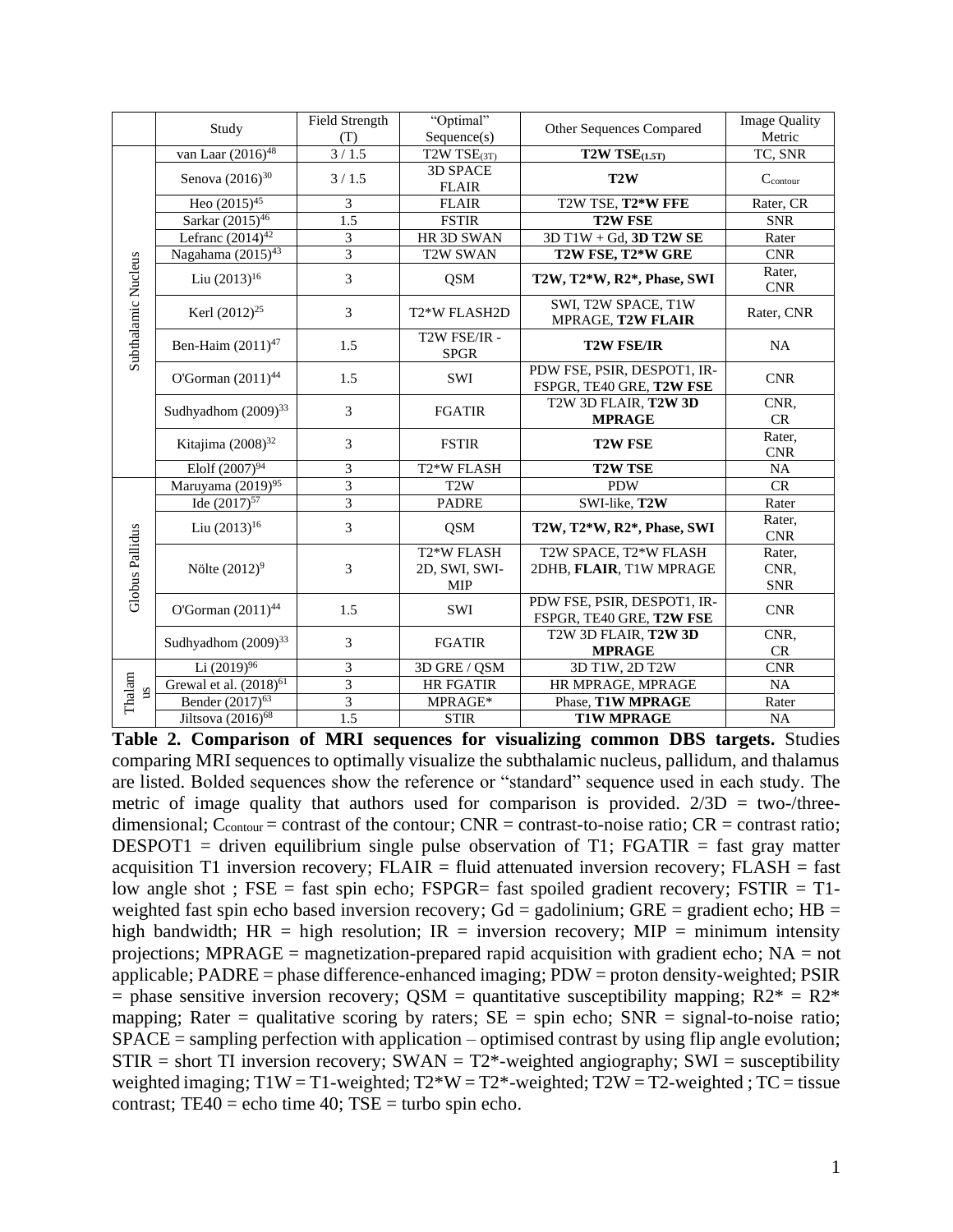#### **Figures**

**Figure 1. Examples of optimized sequences and post-processing methods for enhanced MRI visualization of DBS targets.** Zoomed out and zoomed in MRI images of the subthalamic nucleus (top section), globus pallidus internus (middle section), and thalamus (bottom section) are shown in addition to the corresponding slice from Mai et al. atlas. <sup>97</sup> Green outline identifies MRI images from the literature aiming at improving visualization of DBS targets whereas red outline identifies routinely acquired (non-optimized) T1W (left), T2W (middle), and PDW (right) images for comparison. Details pertaining to their publication and acquisition parameters are included in Table 1. The subthalamic nucleus is shown on coronal images whereas the globus pallidus internus and thalamus are shown on axial images. Atlas slices were reprinted by permission from Academic Press, , Mai JK, Majtanik M, Paxinos G, Atlas of the Human Brain ( $4<sup>th</sup>$  Edition), 239 & 406, Copyright Elsevier (2015). C was reprinted by permission from Senova S, Hosomi K, Gurruchaga JM, et al. Three-dimensional SPACE fluid-attenuated inversion recovery at 3 T to improve subthalamic nucleus lead placement for deep brain stimulation in Parkinson's disease: from preclinical to clinical studies. *J Neurosurg.* 2016;125(2):472-480. D was reprinted with permission from Sudhyadhom A, Haq IU, Foote KD, Okun MS, Bova FJ. A high resolution and high contrast MRI for differentiation of subcortical structures for DBS targeting: the Fast Gray Matter Acquisition T1 Inversion Recovery (FGATIR). *Neuroimage.* 2009;47 Suppl 2:T44-52. E was reprinted by permission from Xiao Y, Fonov V, Beriault S, et al. Multi-contrast unbiased MRI atlas of a Parkinson's disease population. *Int J Comput Assist Radiol Surg.* 2015;10(3):329-341. F was reprinted with permission from Rasouli J, Ramdhani R, Panov FE, et al. Utilization of Quantitative Susceptibility Mapping for Direct Targeting of the Subthalamic Nucleus During Deep Brain Stimulation Surgery. *Oper Neurosurg (Hagerstown).* 2018;14(4):412-419. J was modified with permission from Hirabayashi H, Tengvar M, Hariz MI. Stereotactic imaging of the pallidal target. *Mov Disord.* 2002;17 Suppl 3:S130-134. K was modified with permission from Nowacki A, Fiechter M, Fichtner J, et al. Using MDEFT MRI Sequences to Target the GPi in DBS Surgery. *PLoS One.* 2015;10(9):e0137868. L was modified with permission from Beaumont J, Saint-Jalmes H, Acosta O, et al. Multi T1-weighted contrast MRI with fluid and white matter suppression at 1.5T. *Magn Reson Imaging.* 2019;63:217-225. P was reprinted with permission from Buentjen L, Kopitzki K, Schmitt FC, et al. Direct targeting of the thalamic anteroventral nucleus for deep brain stimulation by T1-weighted magnetic resonance imaging at 3T. *Stereotact Funct Neurosurg.*  2014;92(1):25-30. Q was reprinted by permission from Bender B, Wagner S, Klose U. Optimized depiction of thalamic substructures with a combination of T1-MPRAGE and phase: MPRAGE. *Clin Neuroradiol.* 2017;27(4):511-518. R was reprinted with permission from Vassal F, Coste J, Derost P, et al. Direct stereotactic targeting of the ventrointermediate nucleus of the thalamus based on anatomic 1.5-T MRI mapping with a white matter attenuated inversion recovery (WAIR) sequence. *Brain Stimul.* 2012;5(4):625-633.

**Figure 2. 3D representation of DBS targets and relevant neighbouring anatomy.** (A) The subthalamic nucleus (orange) is shown medial to the internal capsule, lateral to the red nucleus, superior to the substantia nigra, and inferior to the thalamus. (B) The globus pallidus internus (green) is shown medial to the globes pallidus externus, infero-lateral to the thalamus, and superior to the optic tract. (C) The thalamus (pink) is shown medial to the internal capsule, and superior to the subthalamic nucleus and hypothalamus. Structures are overlaid on (A and C) coronal and (B) left oblique views of T1-weighted MNI brain (ICBM 2009b nonlinear asymmetric Montreal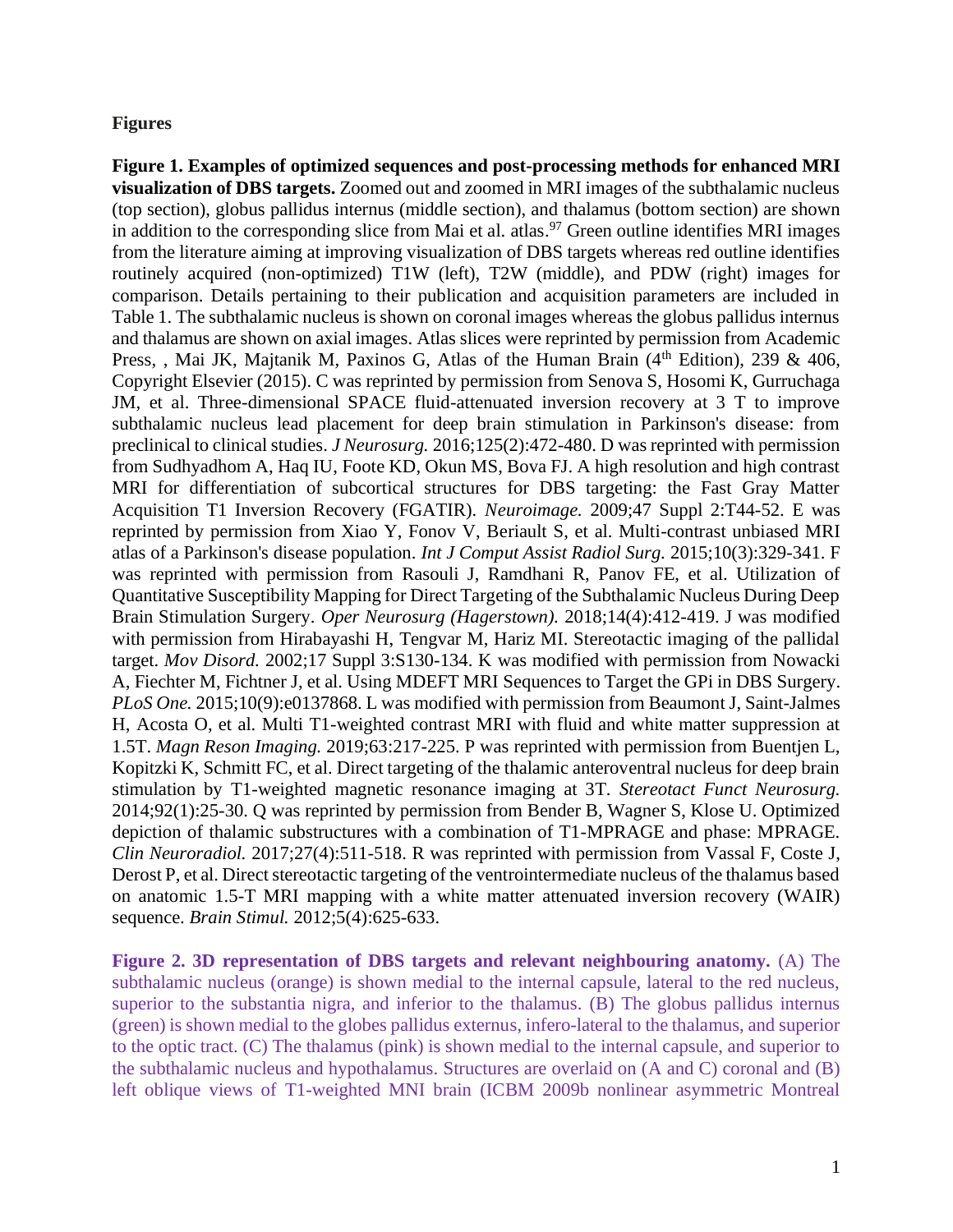Neurological Institute template). Anatomical structures are derived from the DISTAL atlas<sup>49</sup> and visualized in 3D with Lead-DBS (www.lead-dbs.org).

**Figure 3. Potential implications of expected MRI advancements on DBS surgery.** (A) 7T white-matter-nulled T1-weighted (magnetization-prepared rapid acquisition with gradient echo (MPRAGE) coronal image at the level of the thalamus from a healthy individual (reprinted with permission from Tourdias T, Saranathan M, Levesque IR, Su J, Rutt BK. Visualization of intrathalamic nuclei with optimized white-matter-nulled MPRAGE at 7T. *Neuroimage.* 2014;84:534- 545. (B) 7T balanced steady-state free precession (bSSFP), which is a modified fast imaging employing steady state acquisition (FIESTA) sequence, coronal image at the level of the thalamus from a healthy individual (reprinted with permission from Zeineh MM, Parekh MB, Zaharchuk G, et al. Ultrahigh-resolution imaging of the human brain with phase-cycled balanced steady-state free precession at 7 T. *Invest Radiol.* 2014;49(5):278-289. (C-E) White matter tracts derived from diffusion-weighted imaging of ~1000 healthy subjects overlaid on a 7T fast low angle shot magnetic resonance imaging (FLASH) sagittal image.<sup>98</sup> (C) The dentato-rubro thalamic tract, a target for tremor, is shown in green alongside a 3D representation of the thalamus (blue) derived from the DISTAL atlas.<sup>49</sup> (D) The medial forebrain bundle, which has been targeted for treatment of depression and obsessive-compulsive disorder, is shown in purple. (E) The cingulum bundle (red), minor forceps (yellow), and uncinate fasciculus (blue), which have been used to guide targeting of the subcallosal region for depression, are shown.

# **References**

- 1. Lozano AM, Lipsman N. Probing and regulating dysfunctional circuits using deep brain stimulation. *Neuron.* 2013;77(3):406-424.
- 2. Lozano AM, Lipsman N, Bergman H, et al. Deep brain stimulation: current challenges and future directions. *Nat Rev Neurol.* 2019.
- 3. Leksell L, Leksell D, Schwebel J. Stereotaxis and nuclear magnetic resonance. *J Neurol Neurosurg Psychiatry.* 1985;48(1):14-18.
- 4. Lemaire JJ, Coste J, Ouchchane L, et al. Brain mapping in stereotactic surgery: a brief overview from the probabilistic targeting to the patient-based anatomic mapping. *Neuroimage.* 2007;37 Suppl 1:S109-115.
- 5. Patel NK, Khan S, Gill SS. Comparison of atlas- and magnetic-resonance-imaging-based stereotactic targeting of the subthalamic nucleus in the surgical treatment of Parkinson's disease. *Stereotact Funct Neurosurg.* 2008;86(3):153-161.
- 6. Bejjani BP, Dormont D, Pidoux B, et al. Bilateral subthalamic stimulation for Parkinson's disease by using three-dimensional stereotactic magnetic resonance imaging and electrophysiological guidance. *J Neurosurg.* 2000;92(4):615-625.
- 7. Zrinzo L, Hariz M, Hyam JA, et al. Letter to the Editor: A paradigm shift toward MRI-guided and MRI-verified DBS surgery. *J Neurosurg.* 2016;124(4):1135-1137.
- 8. Boutet A, Gramer R, Steele CJ, et al. Neuroimaging Technological Advancements for Targeting in Functional Neurosurgery. *Curr Neurol Neurosci Rep.* 2019;19(7):42.
- 9. Nolte IS, Gerigk L, Al-Zghloul M, et al. Visualization of the internal globus pallidus: sequence and orientation for deep brain stimulation using a standard installation protocol at 3.0 Tesla. *Acta Neurochir (Wien).* 2012;154(3):481-494.
- 10. Ranjan M, Boutet A, Xu DS, et al. Subthalamic Nucleus Visualization on Routine Clinical Preoperative MRI Scans: A Retrospective Study of Clinical and Image Characteristics Predicting Its Visualization. *Stereotact Funct Neurosurg.* 2018;96(2):120-126.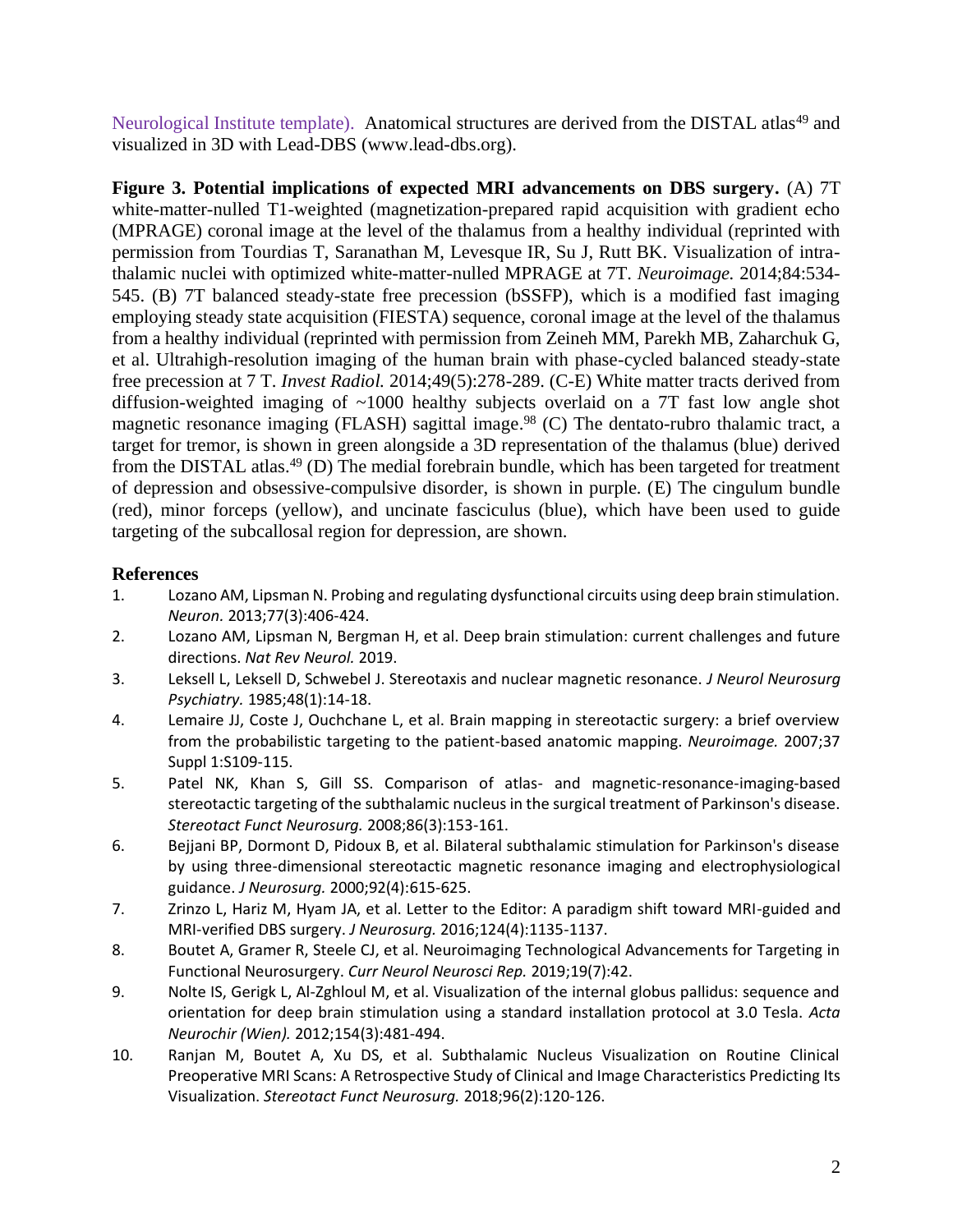- 11. Aviles-Olmos I, Kefalopoulou Z, Tripoliti E, et al. Long-term outcome of subthalamic nucleus deep brain stimulation for Parkinson's disease using an MRI-guided and MRI-verified approach. *J Neurol Neurosurg Psychiatry.* 2014;85(12):1419-1425.
- 12. Benabid AL, Koudsie A, Benazzouz A, et al. Imaging of subthalamic nucleus and ventralis intermedius of the thalamus. *Mov Disord.* 2002;17 Suppl 3:S123-129.
- 13. Vassal F, Coste J, Derost P, et al. Direct stereotactic targeting of the ventrointermediate nucleus of the thalamus based on anatomic 1.5-T MRI mapping with a white matter attenuated inversion recovery (WAIR) sequence. *Brain Stimul.* 2012;5(4):625-633.
- 14. Bender B, Manz C, Korn A, et al. Optimized 3D magnetization-prepared rapid acquisition of gradient echo: identification of thalamus substructures at 3T. *AJNR Am J Neuroradiol.*  2011;32(11):2110-2115.
- 15. Hirabayashi H, Tengvar M, Hariz MI. Stereotactic imaging of the pallidal target. *Mov Disord.*  2002;17 Suppl 3:S130-134.
- 16. Liu T, Eskreis-Winkler S, Schweitzer AD, et al. Improved subthalamic nucleus depiction with quantitative susceptibility mapping. *Radiology.* 2013;269(1):216-223.
- 17. Arksey H, O'Malley L. Scoping studies: towards a methodological framework. *International Journal of Social Research Methodology.* 2005;8(1):19-32.
- 18. Mavridis I, Boviatsis E, Anagnostopoulou S. Anatomy of the human subthalamic nucleus: a combined morphometric study. *Anat Res Int.* 2013;2013:319710.
- 19. Weintraub DB, Zaghloul KA. The role of the subthalamic nucleus in cognition. *Rev Neurosci.*  2013;24(2):125-138.
- 20. Hamani C, Saint-Cyr JA, Fraser J, et al. The subthalamic nucleus in the context of movement disorders. *Brain.* 2004;127(Pt 1):4-20.
- 21. Accolla EA, Dukart J, Helms G, et al. Brain tissue properties differentiate between motor and limbic basal ganglia circuits. *Hum Brain Mapp.* 2014;35(10):5083-5092.
- 22. Lambert C, Zrinzo L, Nagy Z, et al. Confirmation of functional zones within the human subthalamic nucleus: patterns of connectivity and sub-parcellation using diffusion weighted imaging. *Neuroimage.* 2012;60(1):83-94.
- 23. Brunenberg EJ, Platel B, Hofman PA, et al. Magnetic resonance imaging techniques for visualization of the subthalamic nucleus. *J Neurosurg.* 2011;115(5):971-984.
- 24. Chandran AS, Bynevelt M, Lind CR. Magnetic resonance imaging of the subthalamic nucleus for deep brain stimulation. *J Neurosurg.* 2016;124(1):96-105.
- 25. Kerl HU, Gerigk L, Pechlivanis I, et al. The subthalamic nucleus at 3.0 Tesla: choice of optimal sequence and orientation for deep brain stimulation using a standard installation protocol: clinical article. *J Neurosurg.* 2012;117(6):1155-1165.
- 26. Dormont D, Ricciardi KG, Tande D, et al. Is the subthalamic nucleus hypointense on T2-weighted images? A correlation study using MR imaging and stereotactic atlas data. *AJNR Am J Neuroradiol.*  2004;25(9):1516-1523.
- 27. Danish SF, Jaggi JL, Moyer JT, et al. Conventional MRI is inadequate to delineate the relationship between the red nucleus and subthalamic nucleus in Parkinson's disease. *Stereotact Funct Neurosurg.* 2006;84(1):12-18.
- 28. Rasouli J, Ramdhani R, Panov FE, et al. Utilization of Quantitative Susceptibility Mapping for Direct Targeting of the Subthalamic Nucleus During Deep Brain Stimulation Surgery. *Oper Neurosurg (Hagerstown).* 2018;14(4):412-419.
- 29. Zonenshayn M, Rezai AR, Mogilner AY, et al. Comparison of anatomic and neurophysiological methods for subthalamic nucleus targeting. *Neurosurgery.* 2000;47(2):282-292; discussion 292- 284.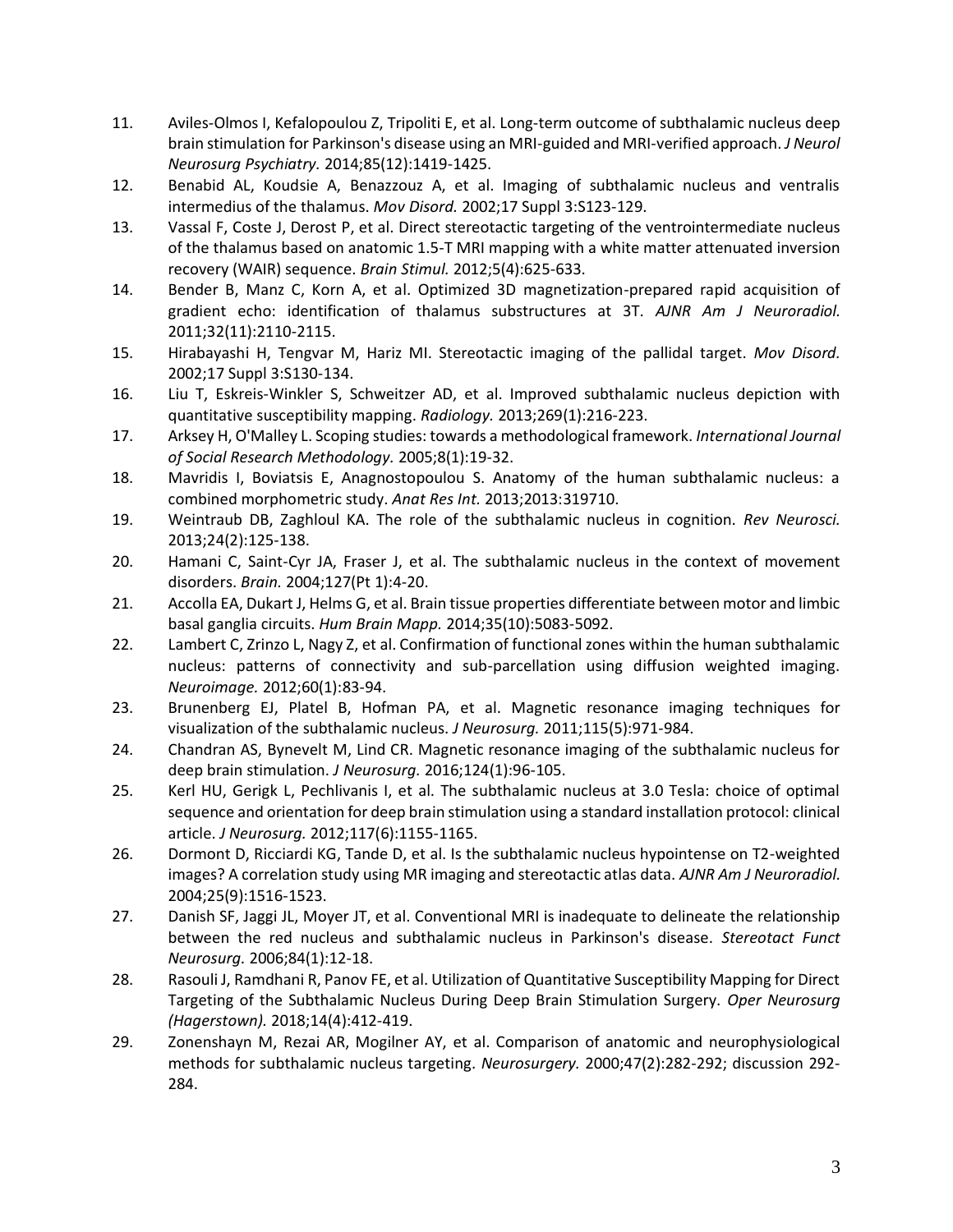- 30. Senova S, Hosomi K, Gurruchaga JM, et al. Three-dimensional SPACE fluid-attenuated inversion recovery at 3 T to improve subthalamic nucleus lead placement for deep brain stimulation in Parkinson's disease: from preclinical to clinical studies. *J Neurosurg.* 2016;125(2):472-480.
- 31. Ishimori T, Nakano S, Mori Y, et al. Preoperative identification of subthalamic nucleus for deep brain stimulation using three-dimensional phase sensitive inversion recovery technique. *Magn Reson Med Sci.* 2007;6(4):225-229.
- 32. Kitajima M, Korogi Y, Kakeda S, et al. Human subthalamic nucleus: evaluation with high-resolution MR imaging at 3.0 T. *Neuroradiology.* 2008;50(8):675-681.
- 33. Sudhyadhom A, Haq IU, Foote KD, et al. A high resolution and high contrast MRI for differentiation of subcortical structures for DBS targeting: the Fast Gray Matter Acquisition T1 Inversion Recovery (FGATIR). *Neuroimage.* 2009;47 Suppl 2:T44-52.
- 34. Brass SD, Chen NK, Mulkern RV, et al. Magnetic resonance imaging of iron deposition in neurological disorders. *Top Magn Reson Imaging.* 2006;17(1):31-40.
- 35. Xiao Y, Fonov V, Beriault S, et al. Multi-contrast unbiased MRI atlas of a Parkinson's disease population. *Int J Comput Assist Radiol Surg.* 2015;10(3):329-341.
- 36. Vertinsky AT, Coenen VA, Lang DJ, et al. Localization of the subthalamic nucleus: optimization with susceptibility-weighted phase MR imaging. *AJNR Am J Neuroradiol.* 2009;30(9):1717-1724.
- 37. Watanabe Y, Lee CK, Gerbi BJ. Geometrical accuracy of a 3-tesla magnetic resonance imaging unit in Gamma Knife surgery. *J Neurosurg.* 2006;105 Suppl:190-193.
- 38. Li J, Chang S, Liu T, et al. Reducing the object orientation dependence of susceptibility effects in gradient echo MRI through quantitative susceptibility mapping. *Magn Reson Med.*  2012;68(5):1563-1569.
- 39. Schweser F, Deistung A, Reichenbach JR. Foundations of MRI phase imaging and processing for Quantitative Susceptibility Mapping (QSM). *Z Med Phys.* 2016;26(1):6-34.
- 40. Schweser F, Deistung A, Sommer K, et al. Toward online reconstruction of quantitative susceptibility maps: superfast dipole inversion. *Magn Reson Med.* 2013;69(6):1582-1594.
- 41. Langkammer C, Schweser F, Shmueli K, et al. Quantitative susceptibility mapping: Report from the 2016 reconstruction challenge. *Magn Reson Med.* 2018;79(3):1661-1673.
- 42. Lefranc M, Derrey S, Merle P, et al. High-resolution 3-dimensional T2\*-weighted angiography (HR 3-D SWAN): an optimized 3-T magnetic resonance imaging sequence for targeting the subthalamic nucleus. *Neurosurgery.* 2014;74(6):615-626; discussion 627.
- 43. Nagahama H, Suzuki K, Shonai T, et al. Comparison of magnetic resonance imaging sequences for depicting the subthalamic nucleus for deep brain stimulation. *Radiol Phys Technol.* 2015;8(1):30- 35.
- 44. O'Gorman RL, Shmueli K, Ashkan K, et al. Optimal MRI methods for direct stereotactic targeting of the subthalamic nucleus and globus pallidus. *Eur Radiol.* 2011;21(1):130-136.
- 45. Heo YJ, Kim SJ, Kim HS, et al. Three-dimensional fluid-attenuated inversion recovery sequence for visualisation of subthalamic nucleus for deep brain stimulation in Parkinson's disease. *Neuroradiology.* 2015;57(9):929-935.
- 46. Sarkar SN, Sarkar PR, Papavassiliou E. Subthalamic nuclear tissue contrast in inversion recovery MRI decreases with age in medically refractory Parkinson's disease. *J Neuroimaging.*  2015;25(2):303-306.
- 47. Ben-Haim S, Gologorsky Y, Monahan A, et al. Fiducial registration with spoiled gradient-echo magnetic resonance imaging enhances the accuracy of subthalamic nucleus targeting. *Neurosurgery.* 2011;69(4):870-875; discussion 875.
- 48. van Laar PJ, Oterdoom DL, Ter Horst GJ, et al. Surgical Accuracy of 3-Tesla Versus 7-Tesla Magnetic Resonance Imaging in Deep Brain Stimulation for Parkinson Disease. *World Neurosurg.*  2016;93:410-412.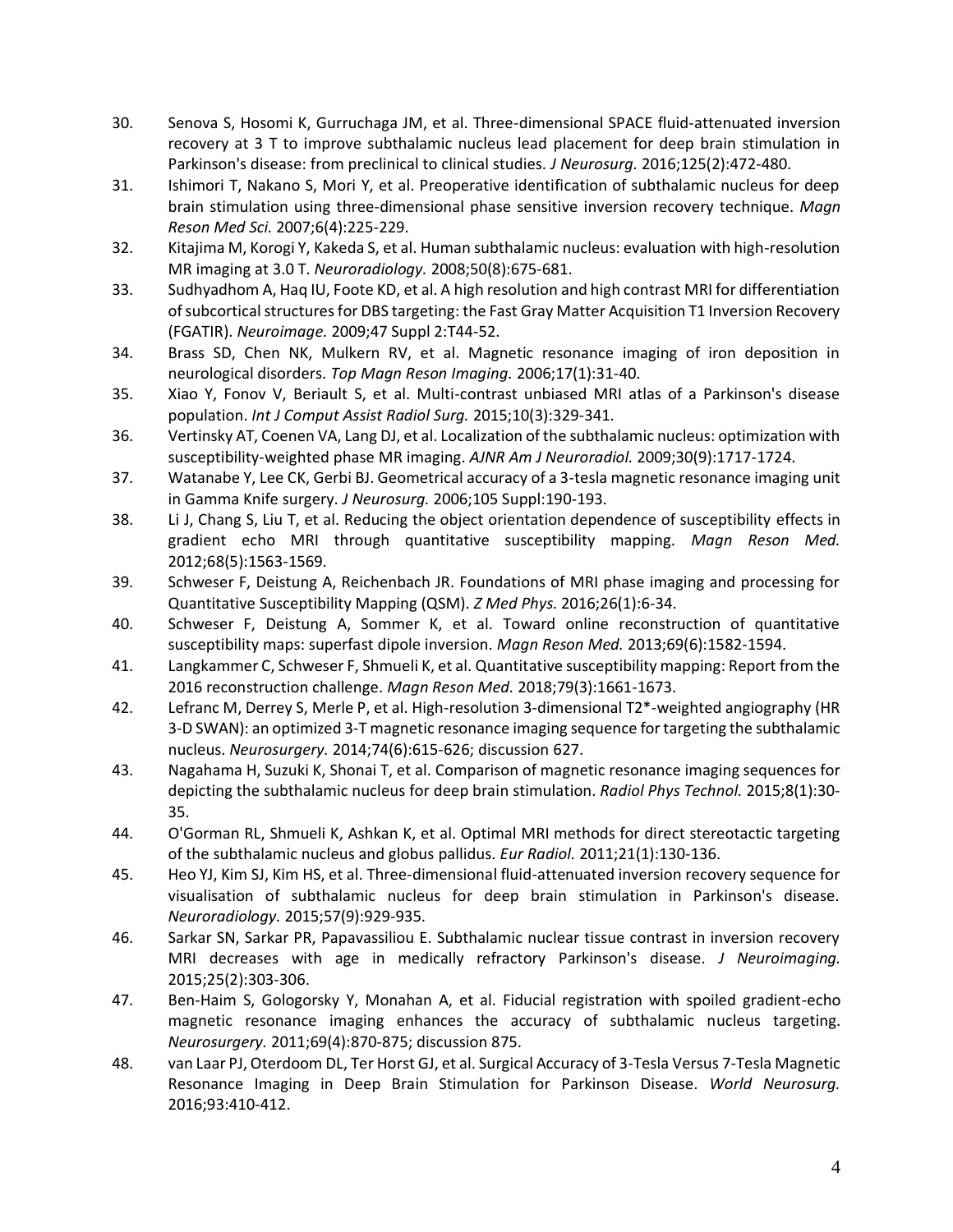- 49. Ewert S, Plettig P, Li N, et al. Toward defining deep brain stimulation targets in MNI space: A subcortical atlas based on multimodal MRI, histology and structural connectivity. *Neuroimage.*  2018;170:271-282.
- 50. Mansouri A, Taslimi S, Badhiwala JH, et al. Deep brain stimulation for Parkinson's disease: metaanalysis of results of randomized trials at varying lengths of follow-up. *J Neurosurg.*  2018;128(4):1199-1213.
- 51. Odekerken VJ, van Laar T, Staal MJ, et al. Subthalamic nucleus versus globus pallidus bilateral deep brain stimulation for advanced Parkinson's disease (NSTAPS study): a randomised controlled trial. *Lancet Neurol.* 2013;12(1):37-44.
- 52. Vitek JL, Hashimoto T, Peoples J, et al. Acute stimulation in the external segment of the globus pallidus improves parkinsonian motor signs. *Mov Disord.* 2004;19(8):907-915.
- 53. Starr PA, Vitek JL, DeLong M, et al. Magnetic resonance imaging-based stereotactic localization of the globus pallidus and subthalamic nucleus. *Neurosurgery.* 1999;44(2):303-313; discussion 313- 304.
- 54. Nowacki A, Fiechter M, Fichtner J, et al. Using MDEFT MRI Sequences to Target the GPi in DBS Surgery. *PLoS One.* 2015;10(9):e0137868.
- 55. Beaumont J, Saint-Jalmes H, Acosta O, et al. Multi T1-weighted contrast MRI with fluid and white matter suppression at 1.5T. *Magn Reson Imaging.* 2019;63:217-225.
- 56. Ide S, Kakeda S, Ueda I, et al. Internal structures of the globus pallidus in patients with Parkinson's disease: evaluation with quantitative susceptibility mapping (QSM). *Eur Radiol.* 2015;25(3):710- 718.
- 57. Ide S, Kakeda S, Yoneda T, et al. Internal Structures of the Globus Pallidus in Patients with Parkinson's Disease: Evaluation with Phase Difference-enhanced Imaging. *Magn Reson Med Sci.*  2017;16(4):304-310.
- 58. Nieuwenhuys R, Voogd J, Huijzen Cv. *The human central nervous system.* 4th ed. New York: Springer; 2008.
- 59. Hamani C, Schwalb JM, Rezai AR, et al. Deep brain stimulation for chronic neuropathic pain: longterm outcome and the incidence of insertional effect. *Pain.* 2006;125(1-2):188-196.
- 60. Akram H, Dayal V, Mahlknecht P, et al. Connectivity derived thalamic segmentation in deep brain stimulation for tremor. *Neuroimage Clin.* 2018;18:130-142.
- 61. Grewal SS, Middlebrooks EH, Kaufmann TJ, et al. Fast gray matter acquisition T1 inversion recovery MRI to delineate the mammillothalamic tract for preoperative direct targeting of the anterior nucleus of the thalamus for deep brain stimulation in epilepsy. *Neurosurg Focus.*  2018;45(2):E6.
- 62. Buentjen L, Kopitzki K, Schmitt FC, et al. Direct targeting of the thalamic anteroventral nucleus for deep brain stimulation by T1-weighted magnetic resonance imaging at 3 T. *Stereotact Funct Neurosurg.* 2014;92(1):25-30.
- 63. Bender B, Wagner S, Klose U. Optimized depiction of thalamic substructures with a combination of T1-MPRAGE and phase: MPRAGE. *Clin Neuroradiol.* 2017;27(4):511-518.
- 64. Spiegelmann R, Nissim O, Daniels D, et al. Stereotactic targeting of the ventrointermediate nucleus of the thalamus by direct visualization with high-field MRI. *Stereotact Funct Neurosurg.*  2006;84(1):19-23.
- 65. Sidiropoulos C, Mubita L, Krstevska S, et al. Successful Vim targeting for mixed essential and parkinsonian tremor using intraoperative MRI. *J Neurol Sci.* 2015;358(1-2):488-489.
- 66. Alterman RL, Reiter GT, Shils J, et al. Targeting for thalamic deep brain stimulator implantation without computer guidance: assessment of targeting accuracy. *Stereotact Funct Neurosurg.*  1999;72(2-4):150-153.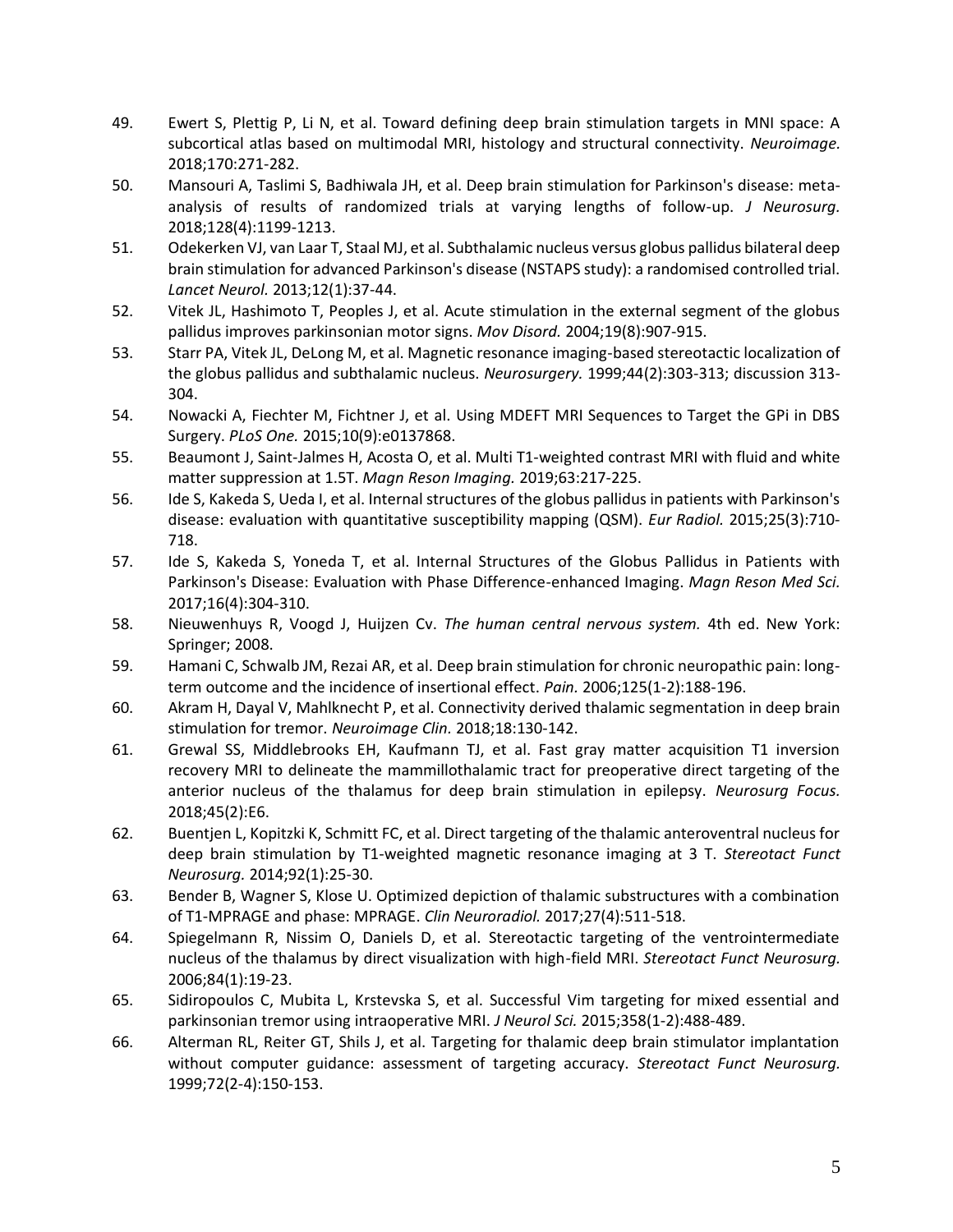- 67. Yamada K, Akazawa K, Yuen S, et al. MR imaging of ventral thalamic nuclei. *AJNR Am J Neuroradiol.*  2010;31(4):732-735.
- 68. Jiltsova E, Mottonen T, Fahlstrom M, et al. Imaging of Anterior Nucleus of Thalamus Using 1.5T MRI for Deep Brain Stimulation Targeting in Refractory Epilepsy. *Neuromodulation.*  2016;19(8):812-817.
- 69. Mottonen T, Katisko J, Haapasalo J, et al. Defining the anterior nucleus of the thalamus (ANT) as a deep brain stimulation target in refractory epilepsy: Delineation using 3 T MRI and intraoperative microelectrode recording. *Neuroimage Clin.* 2015;7:823-829.
- 70. Bonneville F, Welter ML, Elie C, et al. Parkinson disease, brain volumes, and subthalamic nucleus stimulation. *Neurology.* 2005;64(9):1598-1604.
- 71. Lee SH, Kim SS, Tae WS, et al. Regional volume analysis of the Parkinson disease brain in early disease stage: gray matter, white matter, striatum, and thalamus. *AJNR Am J Neuroradiol.*  2011;32(4):682-687.
- 72. O'Gorman RL, Jarosz JM, Samuel M, et al. CT/MR image fusion in the postoperative assessment of electrodes implanted for deep brain stimulation. *Stereotact Funct Neurosurg.* 2009;87(4):205- 210.
- 73. Geevarghese R, O'Gorman Tuura R, Lumsden DE, et al. Registration Accuracy of CT/MRI Fusion for Localisation of Deep Brain Stimulation Electrode Position: An Imaging Study and Systematic Review. *Stereotact Funct Neurosurg.* 2016;94(3):159-163.
- 74. Holl EM, Petersen EA, Foltynie T, et al. Improving targeting in image-guided frame-based deep brain stimulation. *Neurosurgery.* 2010;67(2 Suppl Operative):437-447.
- 75. Park SC, Lee JK, Kim SM, et al. Systematic Stereotactic Error Reduction Using a Calibration Technique in Single-Brain-Pass and Multitrack Deep Brain Stimulations. *Oper Neurosurg (Hagerstown).* 2018;15(1):72-80.
- 76. Kraff O, Quick HH. 7T: Physics, safety, and potential clinical applications. *J Magn Reson Imaging.*  2017;46(6):1573-1589.
- 77. Springer E, Dymerska B, Cardoso PL, et al. Comparison of Routine Brain Imaging at 3 T and 7 T. *Invest Radiol.* 2016;51(8):469-482.
- 78. Forstmann BU, de Hollander G, van Maanen L, et al. Towards a mechanistic understanding of the human subcortex. *Nat Rev Neurosci.* 2016;18(1):57-65.
- 79. Abosch A, Yacoub E, Ugurbil K, et al. An assessment of current brain targets for deep brain stimulation surgery with susceptibility-weighted imaging at 7 tesla. *Neurosurgery.*  2010;67(6):1745-1756; discussion 1756.
- 80. Dammann P, Kraff O, Wrede KH, et al. Evaluation of hardware-related geometrical distortion in structural MRI at 7 Tesla for image-guided applications in neurosurgery. *Acad Radiol.*  2011;18(7):910-916.
- 81. Hoff MN, McKinney At, Shellock FG, et al. Safety Considerations of 7-T MRI in Clinical Practice. *Radiology.* 2019;292(3):509-518.
- 82. Yarach U, Luengviriya C, Stucht D, et al. Correction of B 0-induced geometric distortion variations in prospective motion correction for 7T MRI. *MAGMA.* 2016;29(3):319-332.
- 83. See AAQ, King NKK. Improving Surgical Outcome Using Diffusion Tensor Imaging Techniques in Deep Brain Stimulation. *Front Surg.* 2017;4:54.
- 84. Akram H, Sotiropoulos SN, Jbabdi S, et al. Subthalamic deep brain stimulation sweet spots and hyperdirect cortical connectivity in Parkinson's disease. *Neuroimage.* 2017;158:332-345.
- 85. Horn A, Reich M, Vorwerk J, et al. Connectivity Predicts deep brain stimulation outcome in Parkinson disease. *Ann Neurol.* 2017;82(1):67-78.